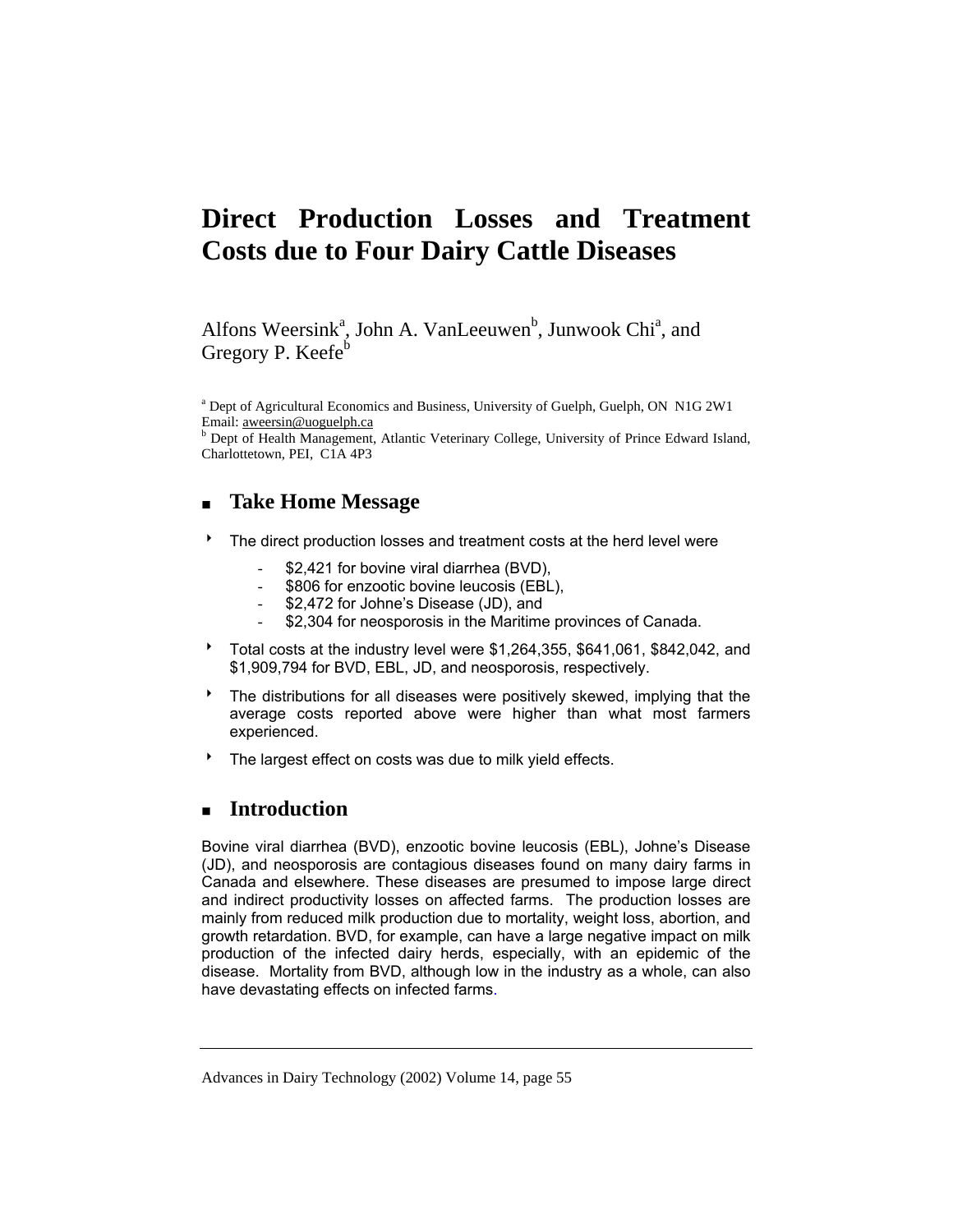A limited number of studies have investigated the economic effects of dairy diseases due to the lack of solid economic and epidemiological data together. Ott *et al*. (1999) estimated herd-level losses associated with JD on US dairy operations. They calculated the value of production on a per cow basis for each of the farms in a national survey. This net return was then regressed against a number of explanatory variables such as herd size, farm location, and herd classification of JD. The returns were almost US\$ 100 (\$150 Canadian) per cow less in JD-positive herds. When averaged across all herds, JD costs the US dairy industry an average of \$25 (\$37.50 Canadian) per cow which is similar to the few other studies on JD (i.e. Abbas *et al*. 1993 and Benedictus *et al*. 1987). The regression approach provides useful information on the relative costs of JD but is limited when indicating the extent of the costs to individual herds in varying circumstances. Bennett *et al*. (1999) developed a spreadsheet model that can provide herd-level information on the production losses, plus the treatment costs, from endemic JD and BVD-Mucosal disease (MD) in dairy cattle. The spreadsheet model provides a transparent and standardized approach for calculating the economic effects and also provides a means of comparative assessment across factors such as diseases or region. The results of the model showed that average costs of JD and BVD-MD to the dairy industry in the mainland UK were £2.6 million (\$6 million Canadian) and £18.1 million (\$41.9 million Canadian) respectively or US\$0.47 (\$.71 Canadian) and US\$1.72 (\$2.58 Canadian) per cow respectively. While this model serves as a solid base for the analysis, several adjustments could improve the cost estimates. For example, abortion and reproductive losses of JD could include costs of increased days open. In addition, Bennett *et al*. (1999) incorporated uncertainties on the incidence of disease, using a range of low and high values for disease parameters. Understanding the probability distribution of costs at the herd and regional level provides useful information on the likelihood of costs. In addition, there have been no studies to examine the costs of EBL and neosporosis.

The purpose of this study was to determine current economic costs of four production limiting diseases (BVD, EBL, JD, and neosporosis) in the Maritime dairy industry and the range of possible costs when considering uncertainty. The spreadsheet model in the current study presents costs of seven components of direct production losses and treatment costs at the herd level. The costs were aggregated to a regional level on the basis of the number of herds and proportion of herds infected. The model can be used to estimate costs for other herds and regions with necessary data on variables such as prevalence of infection and size of population at risk, physical effects of the diseases, and values for output losses and inputs used. A probability distribution of the costs was determined, given the stochastic nature of disease prevalence. In addition, a sensitivity analysis is conducted to assess the relative importance of disease parameter values on total disease costs.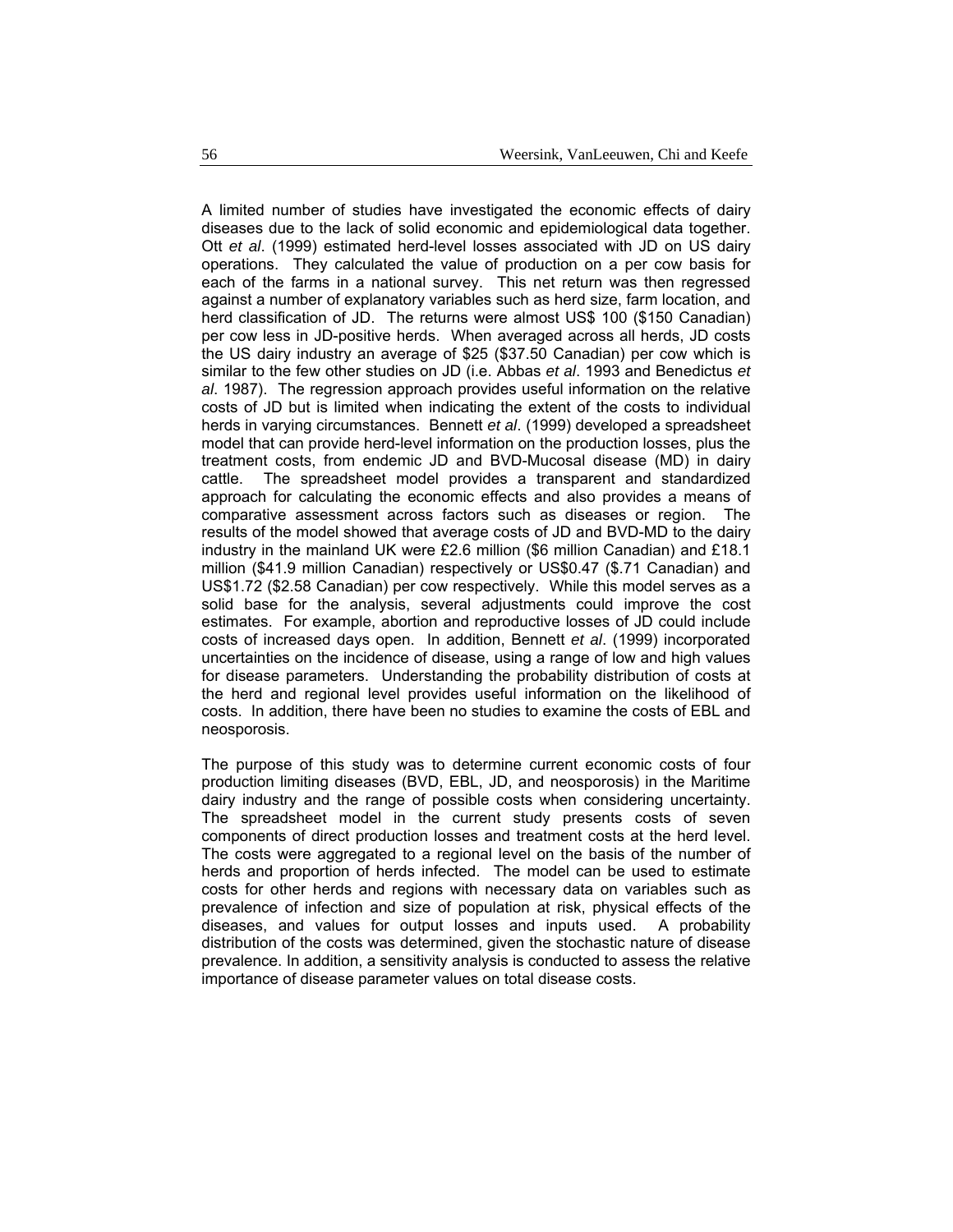# **Methods and Data**

## **Partial Budget Model**

The *ex post* losses (direct loss and treatment cost) of the disease at the regional level were assessed using a partial budget model adapted from a spreadsheet suggested by Bennett *et al*. (1999). The framework for this model (outlined in Table 1) consists of three main sections. The first contains information on dairy farm characteristics such as the size of the population at risk, the prevalence of disease infection, and prices for milk and cattle. The second calculates the direct losses of the diseases associated with milk loss, premature culling and reduced slaughter value, mortality loss, and abortion and reproductive loss. The third section estimates the costs of treatment measures that were undertaken. The components of each section are described in more detail below.

## **Table 1. Spreadsheet model to estimate cost of a generic disease in dairy cattle (\$/animal)**

| <b>Dairy Farms Characteristics</b><br>(Notation)          | <b>Value or Calculations (Source)</b> |
|-----------------------------------------------------------|---------------------------------------|
| Total cattle population in Maritimes (N)                  | 88,000 (DFC, 2000)                    |
| Total number of herds $(H)$                               | 1,135 (DFC, 2000)                     |
| Average cattle population in herd $(n)$                   | $= 50$                                |
| Milk yield – litres/cow/yr $(y)$                          | 8,200                                 |
| Milk price - \$/litre $(p_v)$                             | 0.55                                  |
| Replacement cost of cow - $\frac{1}{2}$ /head (r)         | \$2,500                               |
| Slaughter value of healthy cattle -                       | \$800                                 |
| \$/head(s)                                                |                                       |
| Value of calf - \$/head (c)                               | \$400                                 |
| Value of heifer - \$/head (h)                             | \$1,400                               |
| Cost of Vet Visit - $\frac{1}{2}$ (v)                     | \$60                                  |
| Cost of medication - $\sqrt[6]{\text{case}}$ ( <i>m</i> ) | \$18.26 (NMC, 1991)                   |
| Cost of Extra Labour with Disease -                       | \$3.15 (NMC, 1991;                    |
| \$/head (h)                                               | Miller et al, 1993)                   |
| Value of days open loss - \$/day $(d)$                    | \$5.25 (Kirk, 1999)                   |
| Prevalence of infection in an infected                    | See Table 2                           |
| herd $(d_i)$                                              |                                       |
| Proportion of herd infected $(r_{d})$                     | See Table 2                           |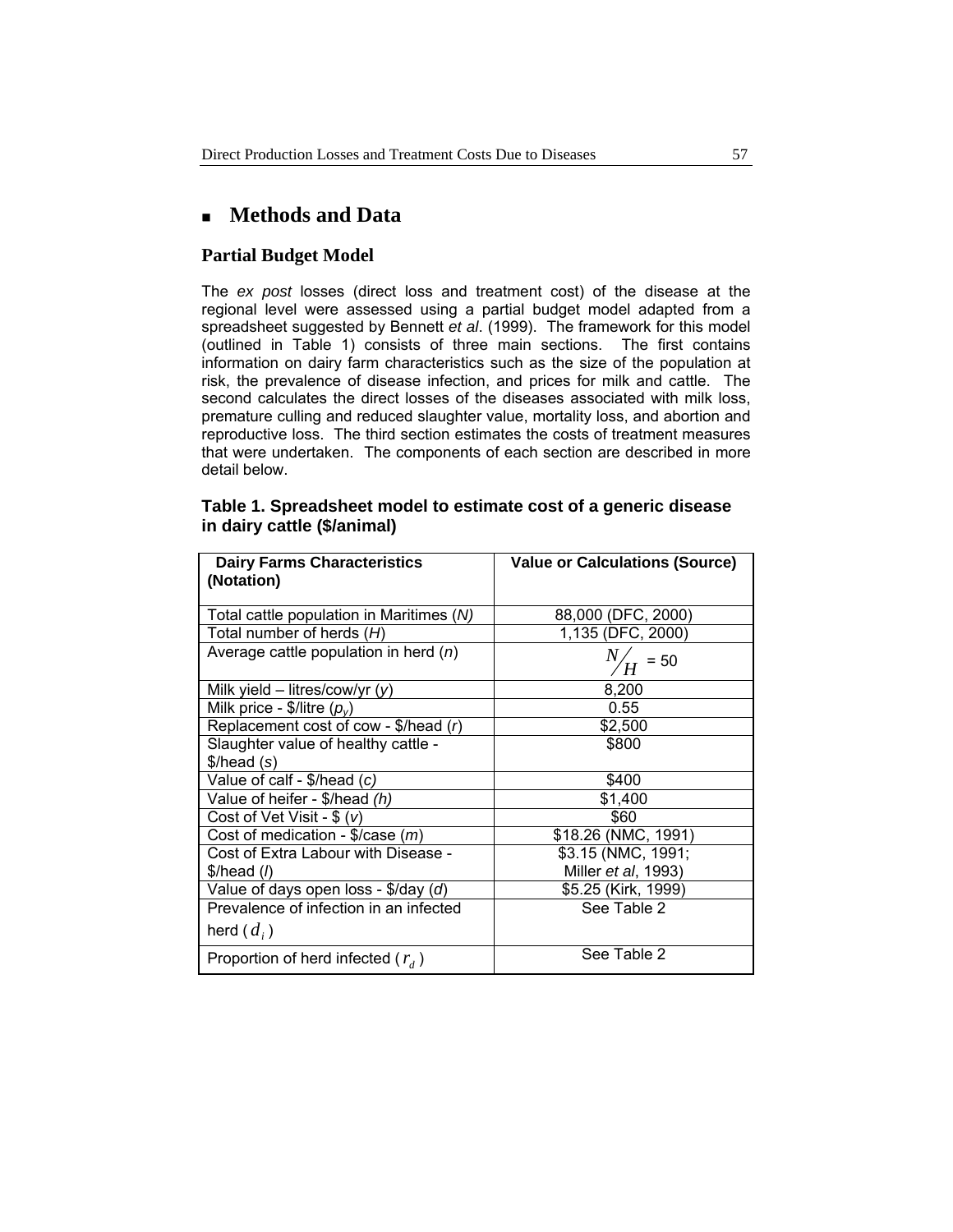| <b>Direct Losses (L)</b>                                    |                                                                      |
|-------------------------------------------------------------|----------------------------------------------------------------------|
| 1. Milk Yield                                               |                                                                      |
| Reduced milk yield - % $(y_L^{\alpha})$                     | See Table 2                                                          |
| Milk loss - \$                                              | $= n \times d_i \times y \times p_y \times y_L^d$                    |
| 2. Premature Voluntary Culling/Reduced Slaughter Value      |                                                                      |
| Culling rate of infected cattle- % $(cL^d)$                 | See Table 2                                                          |
| Reduced slaughter rate in infected cattle                   |                                                                      |
| - % $(s_L^d)$                                               | See Table 2                                                          |
| Premature culling cost - \$                                 | $= n \times d$ , $\angle c_l^d \times (r - s \times (1 - s_l^d))$    |
| 3. Mortality                                                |                                                                      |
| Mortality rate in infected cattle - % $(mL^d)$              | See Table 2                                                          |
| Mortality loss for BVD - \$                                 | $= n \times d_i \times 0.5 \times (c + h) \times (1.2 \times m_l^d)$ |
|                                                             | + $nx d_i$ x r x $m_l^d$                                             |
| Mortality loss for the other 3 diseases - \$                | $= n \times d_i \times r \times m_l^d$                               |
| 4. Abortion and Reproductive Loss                           |                                                                      |
| Abortion rate in infected cattle - % ( $a_L^{\ d}$ )        | See Table 2                                                          |
| Loss in Milk Yield from Abortion - % $(y_L^a)$              | See Table 2                                                          |
| Value of reproductive loss - \$/herd (a)                    | $=$ yxp <sub>v</sub> xy <sub>L</sub> <sup>a</sup> + c                |
| Abortion & reproductive loss for JD - \$                    | = nx $d_i$ x(a <sub>L</sub> <sup>d</sup> xa + 28xd)                  |
| Abortion & reproductive loss for the other<br>3 diseases-\$ | $=(a_{L}^{d}$ xnx $d_{i}$ )x a                                       |
| Total Direct Loss (L)                                       | = Milk loss+ Mortality loss+                                         |
|                                                             | Premature culling + Abortion loss                                    |
| <b>Treatment Cost (T)</b>                                   |                                                                      |
| 1. Veterinary Services                                      | $= n \times d_i \times (a_i^d + m_i^d) \times v$                     |
| 2. Medication Cost                                          | $= n \times d$ , $\times 2 \times (a_L^d + m_L^d) \times m$          |
| 3. Extra labor cost                                         | $= n \times d$ , $x2x(aLd + mLd)x$ /                                 |
| Total Treatment Cost (7)                                    | $=$ Vet cost + Treatment + Extra                                     |
|                                                             | labor                                                                |
| Herd Level Ex Post Costs $(C_H)$                            | $= L + T$                                                            |
| Regional Level Ex Post Costs (CR)                           | $= H \times C_H \times r_A$                                          |
|                                                             |                                                                      |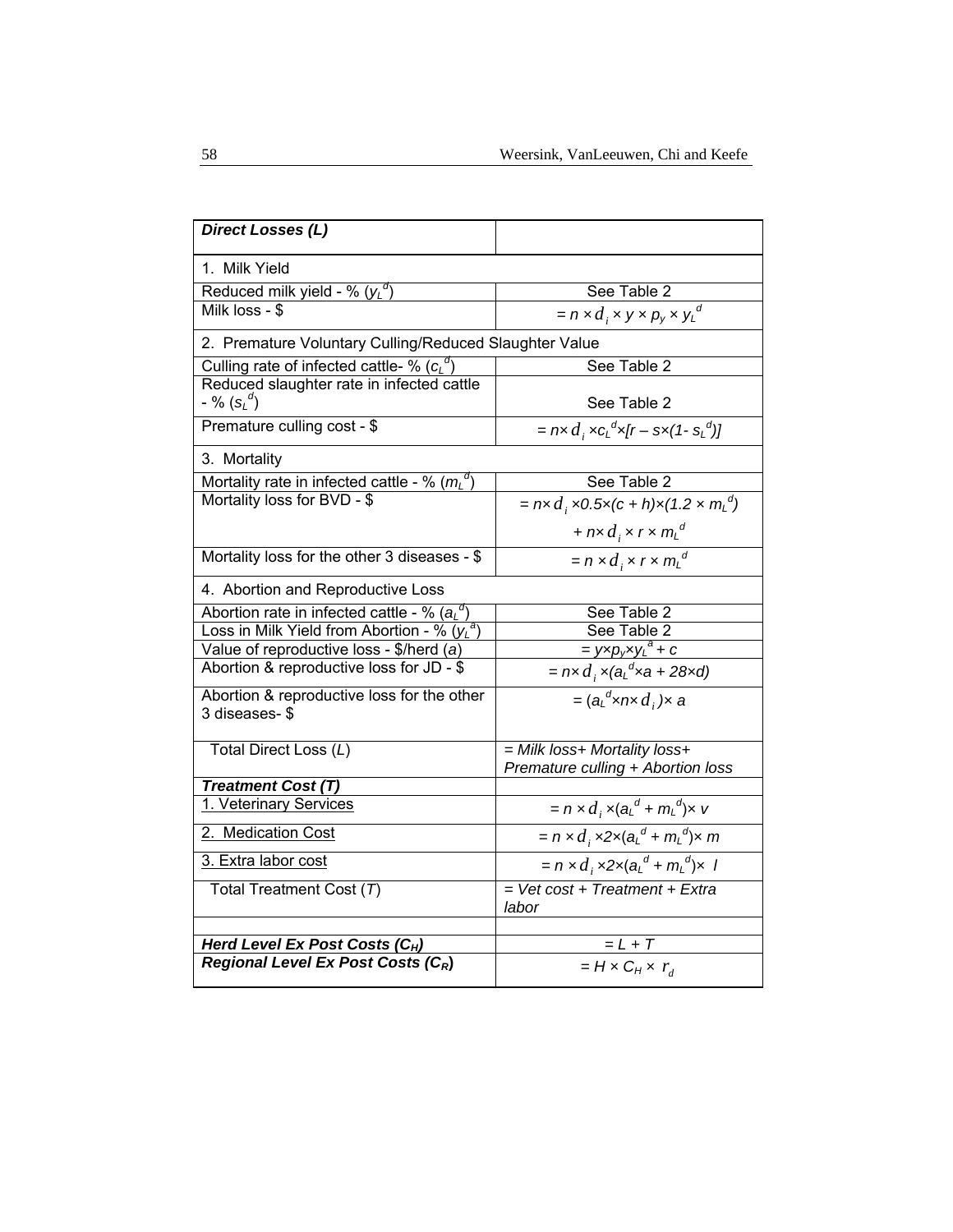*Farm Characteristics.* In the first section of Table 1, the total number of cows (N=88,000) and farms (H=1,135) indicates the potential size of the population that could be affected. These estimates were collected from Dairy Farmers of Canada (1999). Average cattle population in a herd (n=50) was calculated as the total number of dairy cows on the Atlantic Dairy Livestock Improvement Corporation (ADLIC) divided by total number of herds enrolled in the ADLIC in 1997. Estimates of milk yield (y=8,200 litres) per cow per 305 day lactation, milk price ( $p_y$ =\$0.55/litre), replacement cost of a cow ( $r=$ \$2,500), average slaughter value (s=\$800), heifer value (h=\$1,400) and newborn calf value (c=\$400) are representative values for the Maritimes, based on the ADLIC annual summaries and personal communication with industry personnel.

Information on infection prevalence was obtained from VanLeeuwen *et al*. (2001). Using a stratified 2-stage random sampling, 90 herds were randomly chosen from all herds enrolled in a monthly milk recording program provided by ADLIC, with 30 from each of the provinces of New Brunswick, Nova Scotia, and Prince Edward Island. Blood samples were collected on each surveyed farm from 30 randomly selected cows. VanLeeuwen *et al.* (2001) found that 20.8, 2.6 and 20.3% of a random sample of dairy cattle in the Maritime provinces had positive tests for infection with the agents causing enzootic bovine leukosis (IDEXX ELISA, Idexx Laboratories, Westbrook, Maine, USA - sensitivity 98.5%, specificity 99.9% S/P ratio≥0.50) (Johnson and Kaneene, 1991), Johne's Disease (IDEXX ELISA - sensitivity 43%, specificity 99.2% S/P ratio≥0.25) (Sockett *et al*., 1992), and neosporosis (Biovet ELISA – sensitivity 99%, specificity 98.4% S/P ratio≥0.60) (Bergeron *et al*., in press), respectively.

Testing for BVD employed a different sampling strategy because vaccination against BVD was commonplace. In unvaccinated (for BVD) herds, 5 animals that were part of the 30 cows collected for the other diseases were selected. In vaccinated herds, 5 unvaccinated heifers over six months of age, so that maternal antibodies were no longer present, were selected. This sampling technique was based on Houe's studies (1992, 1995), that reported excellent sensitivity and specificity for detecting herds infected with BVD using 5 unvaccinated animals. The animal level prevalence of infection with BVD in the Maritime study was 28%, a crude estimate of BVD prevalence because of the small number of animals tested.

The average values for the proportion of the herds infected  $(r_d)$  and the average prevalence of infection within an infected herd are listed in the first two rows of Table 2.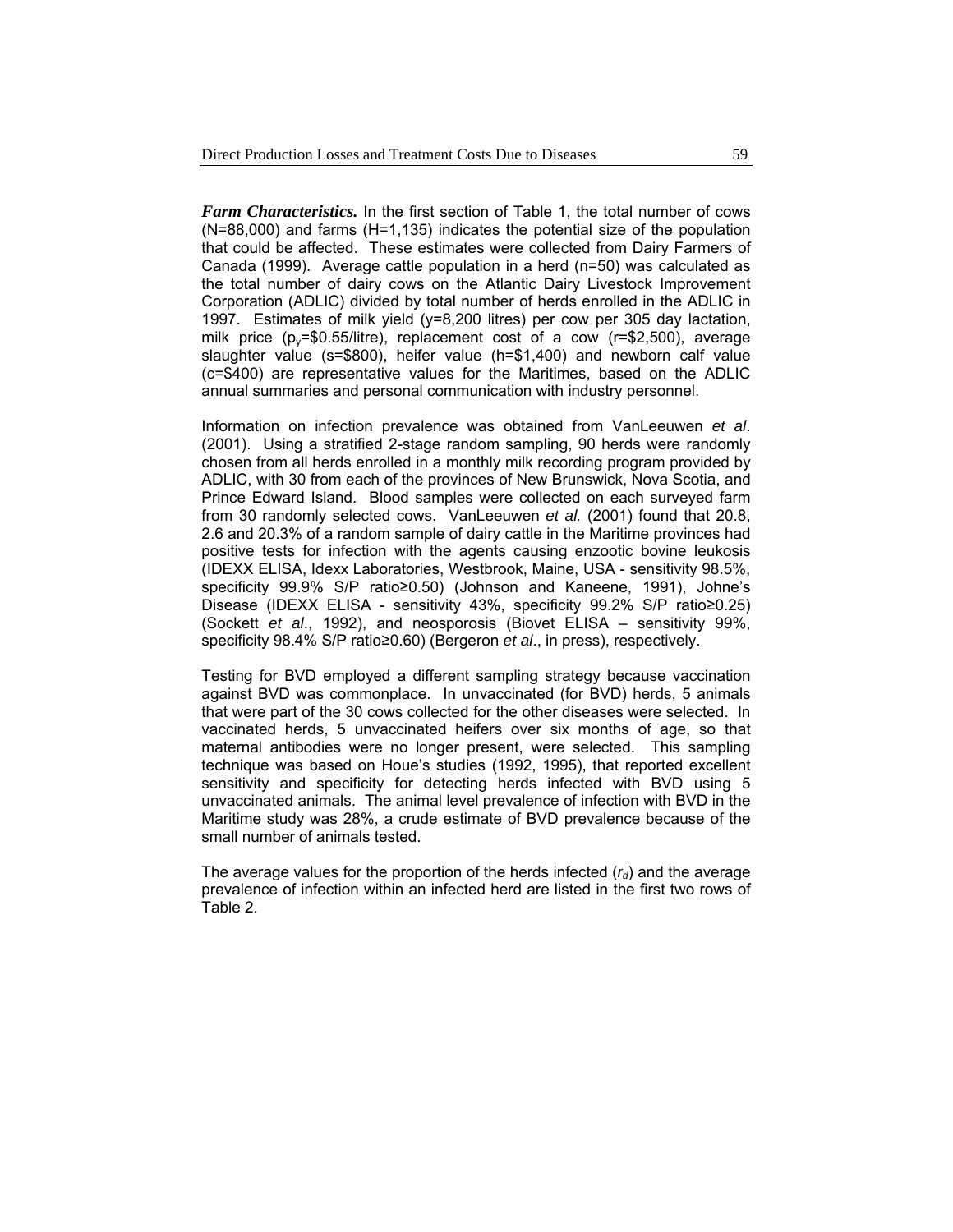|                                                        | <b>BVD</b>          | <b>EBL</b> | JD      | Neo-<br>sporosis |
|--------------------------------------------------------|---------------------|------------|---------|------------------|
| Proportion of herds infected $(r_d)$                   | 0.46                | 0.7        | 0.30    | 0.73             |
| Prevalence of infection in an infected<br>herd $(d_i)$ | $0.67$ <sup>a</sup> | 0.31       | 0.07    | 0.24             |
| Loss of milk yield in infected cattle $(y_1^d)$        | $0\%$               | $0\%$      | $15 \%$ | $0\%$            |
| Culling rate of infected cattle $(c_i^{\sigma})$       | 1.8%                | $0\%$      | 20 %    | 2%               |
| Reduced slaughter value $(s_L^d)$                      | $0\%$               | $0\%$      | 25 %    | $0\%$            |
| Mortality rate in infected cattle $(m_l^{\alpha})$     | 0.78%               | 2%         | 3%      | $0\%$            |
| Loss of milk yield from abortion $(y_1^a)$             | 28 %                | 28 %       | 28 %    | 28 %             |
| Abortion rate in infected cattle $(a_i^{\alpha})$      | 1.05%               | $0\%$      | $0\%$   | 10 %             |

| Table 2. Assumptions on disease incidence and effects. |  |  |  |  |
|--------------------------------------------------------|--|--|--|--|
|--------------------------------------------------------|--|--|--|--|

a. This is the average within herd infection prevalence in unvaccinated animals in the herd based on recent infection with titres ≥ 1:64

b. Only applicable to JD-infected cows in their  $5<sup>th</sup>$  lactation or greater (15% of herd)

*Direct Losses.* The second section in Table 1 on direct losses consists of four parts based on losses due to: 1) lower milk production; 2) premature culling and reduced slaughter value; 3) mortality; and 4) abortions or reductions in reproductive performance. Direct losses with each component vary depending on the biological characteristics of the disease. Neosporosis, for example, is primarily vertically transmitted from an infected cow to its fetus in utero, causing higher abortion rates in infected cows than in uninfected cows. In contrast, EBL is primarily horizontally transmitted by blood and it is not directly associated with abortion losses. The means of determining the four components of direct losses are discussed below.

*1. Milk Yield* Average annual productivity level per cow (y) and milk price (py) were multiplied together along with herd size (n) to get milk revenue per farm. The potential milk revenue reduction on infected farms was found by multiplying this total herd revenue ( $y \times p_y \times n$ ) by the prevalence of infection within the infected herd  $(d_i)$  and the percentage reduction in milk production from infection with disease d  $(y<sub>L</sub><sup>d</sup>)$ , listed in Table 2.

Several studies have investigated production loss due to dairy diseases  $(y_L^d)$ . Bennett *et al*. (1999) attempted to measure milk loss due to a BVD outbreak in the United Kingdom and estimated that milk yield dropped by 30% in affected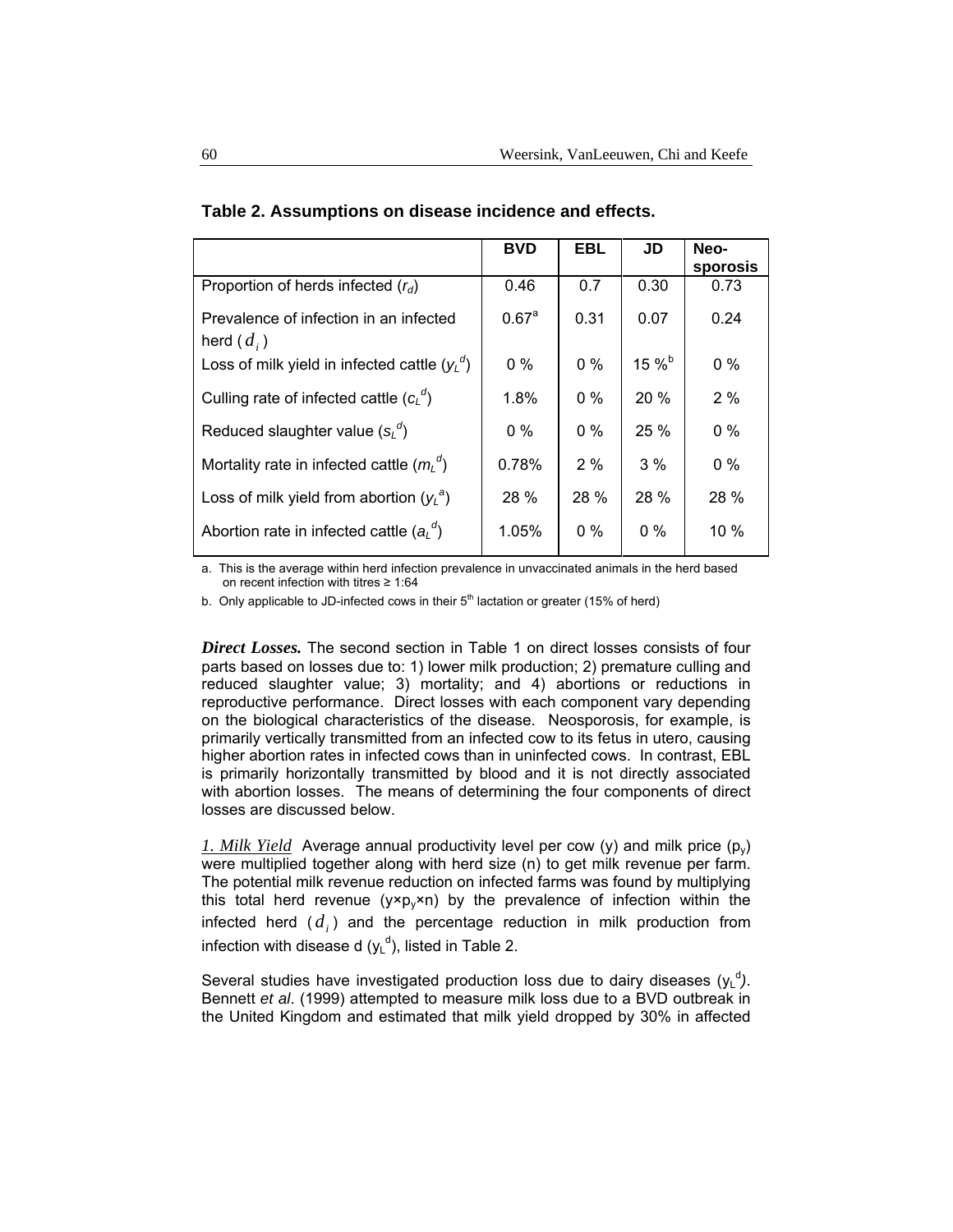dairy cows over a 3 week period. This loss would only apply to unvaccinated cows in infected herds, based on the assumption that proper vaccination gives protection against disease. Also, in endemic herds, a large majority of cows will become immune due to infection prior to their first lactation, and therefore likely less than 5% of cows in any given year will become infected as cows and thus suffer any short term milk production losses directly from clinical disease, such as pneumonia or diarrhea (Houe *et al*., 1995). However, VanLeeuwen and Keefe (2001) found that there was no effect of subclinical infection with BVD on milk production at the herd level in Maritimes dairy herds (based on the endemicity of infection in infected herds, and the common use of BVD vaccine) and therefore a 0% reduction  $(y_L^{BVD}=0)$  in milk production was used in the current study.

VanLeeuwen *et al*. (2000) determined that there was no significant negative effect on 305 day milk yield by infection with the agents causing EBL when lactation and linear score somatic cell count were controlled. Therefore, a 0% reduction in milk production due to infection with EBL (y*<sup>L</sup> EBL*=0) was assumed for the current study.

For JD, Benedictus *et al*. (1987) investigated the decrease in milk production for culled animals showing clinical signs of *paratuberculosis*. According to their results, milk production fell by 19.5% for the lactation in the year of culling, compared with the lactation 2 years before culling, and by 5% for the last lactation, compared with the previous lactation. For animals without clinical *paratuberculosis*, these decreases were 16% and 6%, respectively. Another study (Abbas *et al*., 1983) reported that cows subclinically infected with JD produced 15% less milk than culture-negative cows in three California dairy herds. In contrast to these previous studies where JD infection pressure was higher, VanLeeuwen *et al*. (2000) found that for all lactations JD infection, based on the IDEXX ELISA, was not significantly associated with 305 day milk production in the Maritimes. Only positive cows in the  $5<sup>th</sup>$  lactation or greater showed significant negative milk production of approximately 15% (1200 pounds). This reduction in milk loss  $(y_L^{0} = 0.15)$  only applied to the positive cows in the  $5<sup>th</sup>$  lactation or greater so the prevalence for JD of 0.07 was multiplied by the proportion of animals in this older age cohort which was assumed to be 15%. Thus, the effective prevalence of JD infection within a herd was assumed equal to  $0.011$  (=  $0.07*0.15$ ).

For neosporosis, *N. caninum* seropositive cows have been shown to produce an average of 2.5 lbs/cow per day or 760 lbs of milk per lactation less than seronegative cows in one herd (Hietala and Thurmond, 1997). Although the study was limited to first lactation dairy cows in one herd, the results showed a significant milk loss associated with neosporosis infection. Keefe and VanLeeuwen (2000) compared milk production of neospora positive cows with that of seronegative cows in 3 lactation categories. Surprisingly, seropositive cows produced marginally more milk than seronegative cows in all of the 3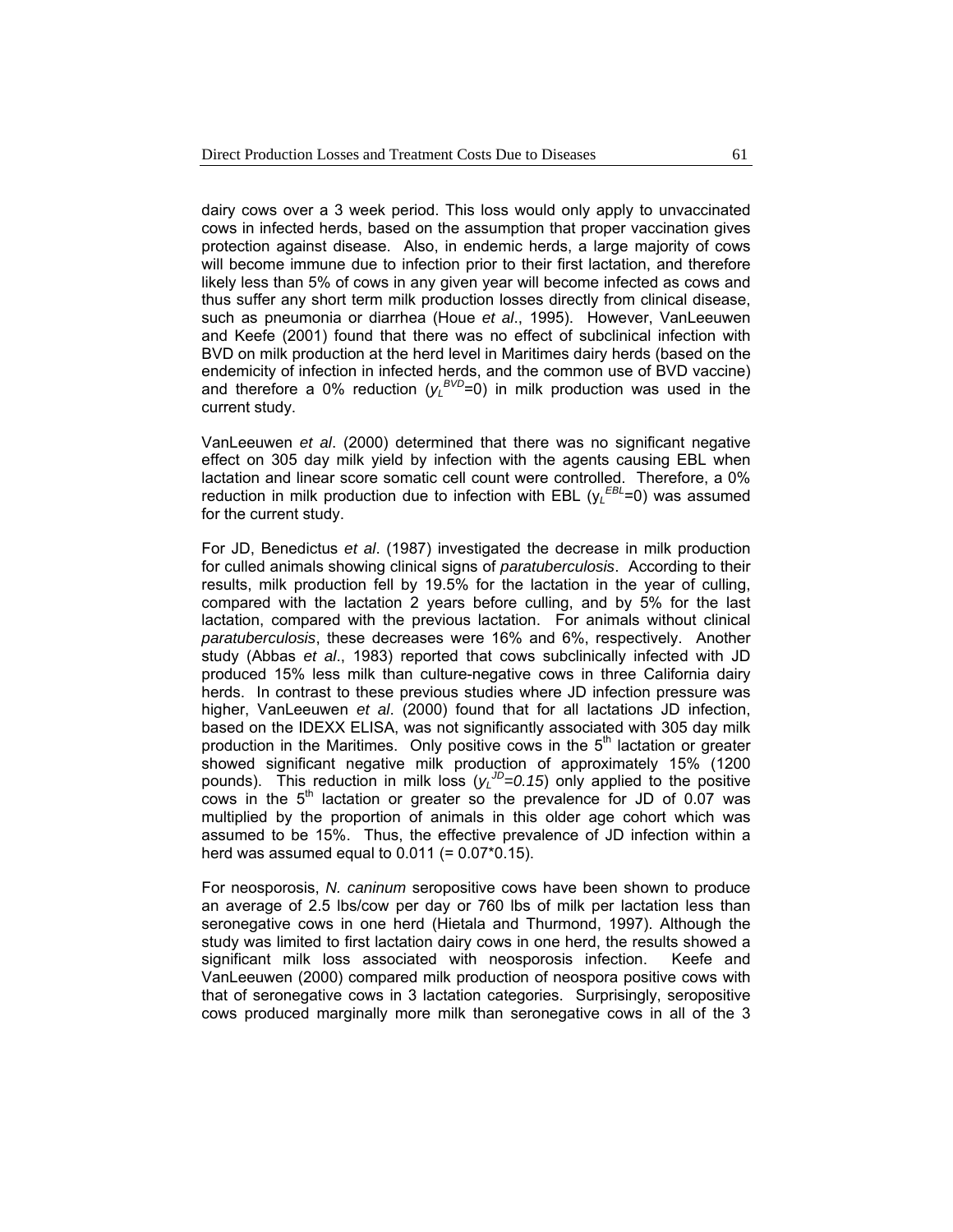categories. Seropositive cows projected 7,318, 8,244, and 8,848kg of 305-day milk production in the  $1^{st}$ ,  $2^{nd}$ , and  $3^{rd}$  or more lactations, respectively while seronegative cows projected 7,165, 8,034, and 8,504kg, respectively. They concluded no impact of infection with *Neospora caninum* on milk production. The level of abortion and its associated disease problems cannot be compared between these two studies due to lack of data, but may explain the difference in findings. For the current study**,** it was assumed that infection with neosporosis had no effect on milk yield ( $y_L^{n'egsporosis}$ =0) in the Maritimes.

*2. Premature Voluntary Culling and Reduced Slaughter Value* One of the components of the direct loss calculation was premature voluntary culling, which may include reduced slaughter values. The potential number of affected cows in a herd was again found by multiplying cow numbers (n) by the prevalence of infection for each disease in the herd (d<sub>i</sub>). Of those cows with the infection, a percentage will be culled before normal replacement  $(c<sub>L</sub> d)$ . The dollar value associated with premature culling was measured by multiplying the number of affected animals culled prematurely ( $n \times d_i \times c_l$ <sup>d</sup>) by the cost of a premature cull, which was the replacement cost less the slaughter value (r–s). The slaughter value can be reduced by a percentage, denoted by  $s_{L}^{d}$  due to disease factors that lower body weight. Thus, the opportunity cost of replacement due to premature culling was (r – s×(1- $s<sub>L</sub>$ <sup>d</sup>)). Note that in extreme cases (e.g. lymphosarcoma in BLV positive cows), there would be a complete reduction in the slaughter value  $(s<sub>L</sub><sup>d</sup> = 1)$  so the cull value would be zero and the cost of a premature cull would be the value of a healthy replacement.

*Culling rate -* Several studies have determined cull rates caused by these production limiting diseases  $(c<sub>L</sub><sup>d</sup>)$ . Using these findings of Pritchard et al. (1989), David et al. (1994), Cortese et al. (1998) and Bennett et al. (1999), a premature culling rate of 2% was used for BVD endemic herds and 8% for BVD epidemic herds. Because over 90% of infected herds in this study were likely endemic (no mention of an outbreak at the time of sampling) and 40% of infected herds were considered to be effectively protected against BVD (using proper vaccination protocol for their cows and heifers over 6 months of age), a premature voluntary culling rate per year was calculated by summing the effects on the remaining 60% in unvaccinated infected herds having epidemic (0.1×8%) and endemic (0.5×2%) BVD. Therefore, a 1.8% premature culling rate per year was assumed for animals infected with BVD in the current study.

There were no previous studies to base premature voluntary culling rate estimates for cows infected with EBL. It was assumed that this rate was relatively low because there did not seem to be any milk production impact among seropositive cows for BLV (3). Therefore, 0% of infected cows were assumed prematurely culled annually.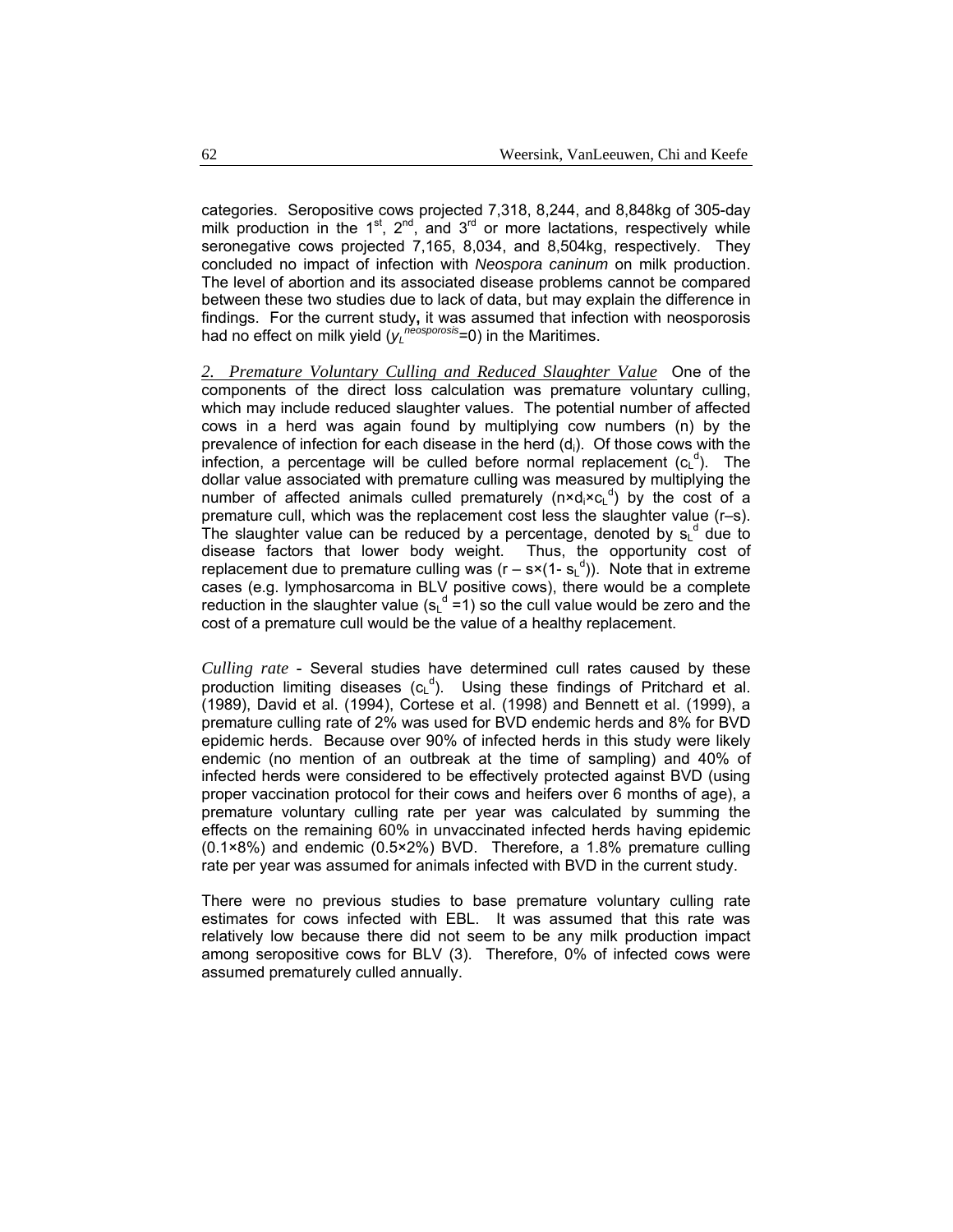For JD, a recent study (Goodell et al., 2000) reported differences in culling risk between seropositive and seronegative cows one year later. The difference in culling risk between seropositive and seronegative animals was approximately 20% (50%-30%). Therefore, the current study had a 20% per year culling rate (*cL JD*) for seropositive cows.

Thurmond and Hietala (1996) estimated culling risk for *N. caninum* infection in 442 Holstein cows in a commercial dairy herd in California. In their study, 35.8% of seropositive animals and 30.6% of seronegative animals were culled after 3 years (1991-1993) of their first calving, while 13.8% of seropositive cows and 4.3% of seronegative cows that aborted more than one time were culled. Because we did not have data on abortions, the first comparison was utilized in the current study. There was a difference in culling of 5.2% (35.8%-30.6%) between seropositive and seronegative cows over the three years. Thus, the current study assumed a 2% premature voluntary culling rate (*cL neosporosis*) per year for cows infected with neosporosis.

*Reduced Slaughter Value -* Benedictus *et al*. (1987) found that slaughter value of JD infected cows was 30% lower than normal slaughter value and day value of infected cows was 20% lower than normal day value. Another study (Johnson-Ifearulundu *et al*., 1999) found that a 10 percent increase in proportion of cows positive for paratuberculosis was associated with a 33.4 kg decrease in mean weight of culled cows in 121 dairy herds of Michigan. Using these previous studies, a 25% decrease in slaughter value (*sL JD)* for a cow affected with JD was adopted in the current study. Due to lack of data to support an effect on slaughter value, 0% of a reduction for BVD, EBL, and neosporosis was assumed.

*3. Mortality* Another component affecting direct cost is death loss. The value of the herd that could be affected by death through a disease was found by multiplying together individual cow value (r) by the average herd size (n) and the prevalence of infection within a positive herd  $(d_i)$ . Cow value was set equal to the cost of replacement because no carcass value was assumed with dead animals from any of the four diseases (Nix, 1996). The mortality losses within a herd were calculated by multiplying the value of the herd that could be affected by death (r×n×  $d_i$  ) by the mortality rate in infected animals (m<sub>L</sub><sup>d</sup>) per year.

David *et al*. (1994) found that the average mortality from BVD across three sample herds in severe epidemic outbreaks of acute clinical cases was 5%. Bennett *et al*. (1999), in determining the impacts of BVD in the United Kingdom, used 0.5% and 10% estimates for low and high mortality of adult dairy cows, respectively. However, these estimates were from previously unvaccinated herds experiencing an epidemic of BVD. Therefore, the mean value of 5.25% [i.e. 0.5×(0.5+10)] was applied for epidemic infected herds in the current study.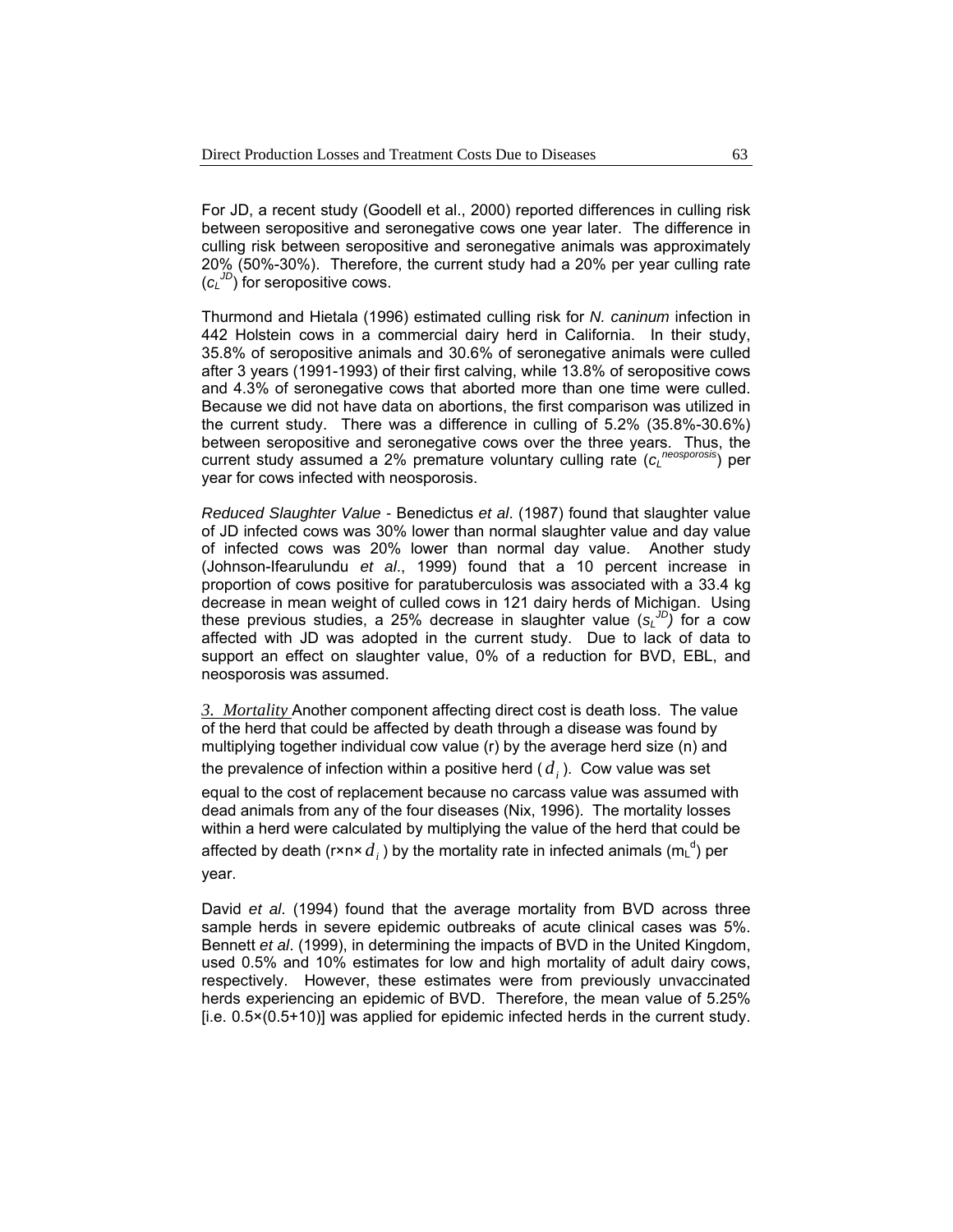In herds unvaccinated for BVD, experiencing an endemic occurrence of BVD, the mortality for BVD infected cows was assumed to be 0.5% due to the low level incidence in endemic herds through herd immunity from natural exposure, as explained earlier. A 0% mortality was used for properly vaccinated herds as supported by a recent paper by Ellis *et al*. (2001) that showed only mild or no disease in properly vaccinated cattle that did not have blocking maternal antibodies. Given the 0% mortality for infected cows in the 40% of infected herds that were properly vaccinated, the 5.25% mortality rate for the 10% of infected herds (unvaccinated) experiencing epidemics, and the 0.5% mortality rate for the remaining 50% of herds that were infected (unvaccinated) experiencing endemics, the adopted annual mortality rate for BVD infected animals in the current study was  $0.78\%$  (0.78% =  $0.1\times5.25\%$  + 0.5×0.5% +  $0.4 \times 0\%$ ).

Unlike the other 3 diseases, young stock that contract a BVD infection could die as well. The current study assumed that the mortality rate of BVD-infected young stock was 20% higher than in adult cows due to their immature immune system (Tizard, 2000) and the waning protection of maternal antibodies as the young stock get older. Therefore, the average mortality loss for BVD infection can be calculated by summing the mortality loss of young animals [=n×  $d_i$  ×0.5×(c+h)×(1.2× $m_l^d$ )] and mortality loss of adult cows (=n× $d_i$  ×r× $m_l^d$ ). The value of young animals was used as the mean of the value of a calf (*c* = \$400) and the value of a heifer (*h* = \$1,400).

For EBL, Pelzer (1997) investigated the costs and benefits of EBL control in Virginia. He estimated that an average of 1 or 2% of BLV-infected cows would develop tumors in the lymph glands annually. Once clinical signs develop or tumours are detected in more than one internal organ, the carcass is likely to be condemned. Consequently, a 2% mortality rate per year ( $m_L^{EBL}$ ) was assumed in the current study for animals infected with BLV.

In 121 dairy herds in Michigan (Johnson-Ifearulundu *et al*., 1999), mortality rate among herds positive for *paratuberculosis* was 3 percent higher than among negative herds and this increase was associated with JD or secondary disease to JD. Thus, a 3% annual mortality rate was used in the current study for herds infected with JD.

No previous studies were found that estimated the effect of neosporosis on mortality, although there is a small risk of death post-abortion due to metritis. Therefore, a conservative estimate of 0% per year was assumed for herds infected with this disease.

*4. Abortion and Reproductive Losses* The fourth and final component of direct loss in the partial budget model (Table 1) is associated with abortion and reproductive losses. The abortion and reproductive losses were calculated by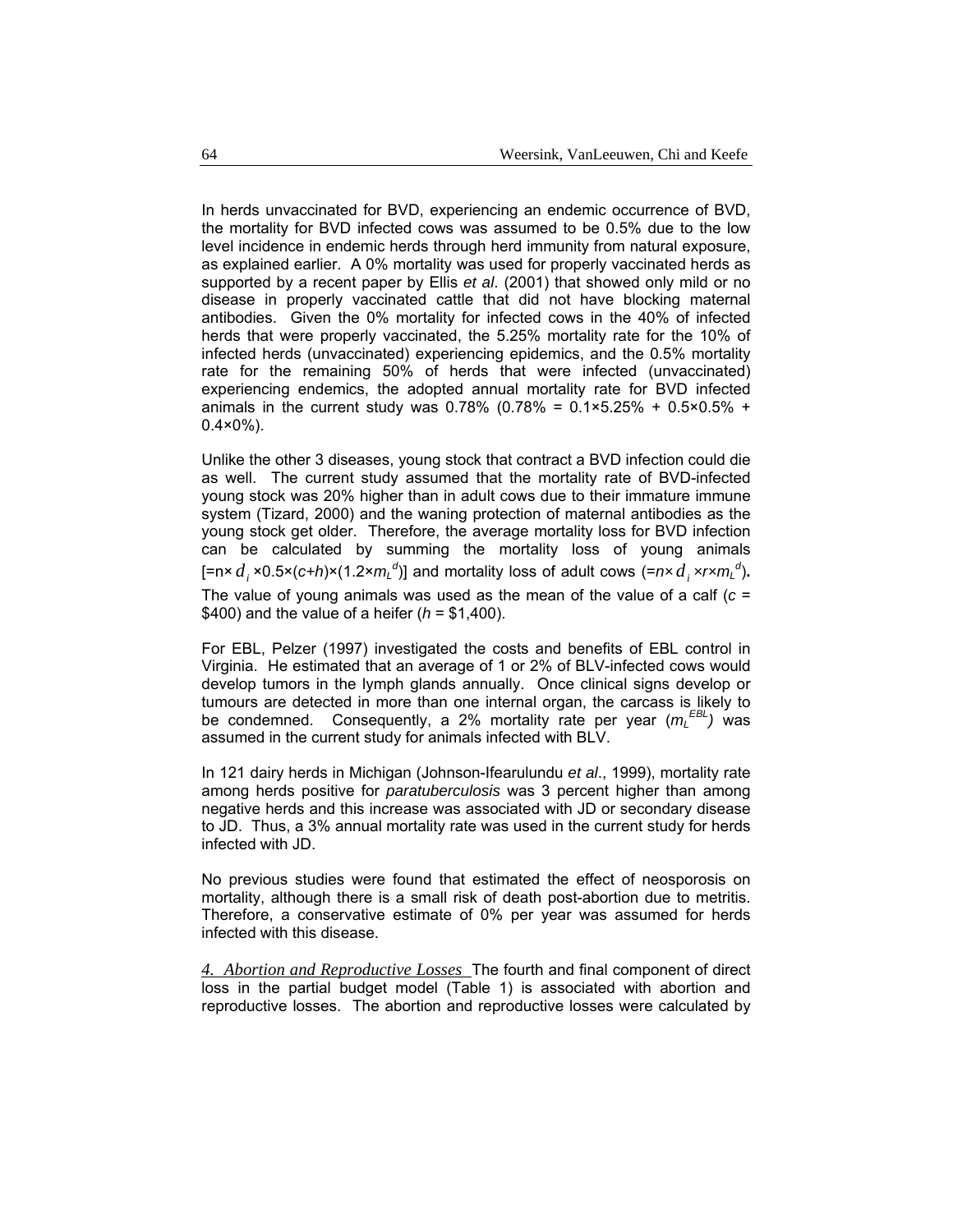multiplying together the number of aborted cows due to the disease (a $\mathsf{a}_\mathsf{L}^{\mathsf{d}}$ ×n× $d$ <sub>*i*</sub> ) by the value of abortion and reproductive loss (a). Bennett et al. (1999) estimated the cost of dairy cow abortions (a) as the reduction in milk yield  $(y \times p_y \times y_L^a)$  + value of calf lost (c) where  $y_L^a$  is the reduction in milk yield associated with an abortion. Using the 28% loss in milk yield due to abortion from Bennett et al. (1999) along with the other parameters in Table 1, the total cost of a dairy cow abortion (a) would be  $$1,478$  (7000×0.55×0.28 + 400).

Various studies have estimated abortion rates ( $a_L^d$ ) associated with the four diseases. The current study used the low value (0.5%) for endemically infected unvaccinated herds (50% of infected herds) and the high value (8%) for epidemically infected unvaccinated herds (10% of infected herds). A 0% abortion rate for BVD-infected cows in properly vaccinated herds was assumed. Thus, the study employed an average abortion rate for infected cows of 1.05% (1.05% = 0.5×0.5% + 0.1×8% **+** 0.4×0%).

For EBL and JD, the current study assumed a 0% annual abortion rate in infected cattle because there have been no studies investigating abortion due to these diseases. However, there is another reproductive impact of JD infection due to increased days open. Johnson-Ifearulundu *et al*. (2000) found that ELISA-positive cows had, on average, a 28-day increase in days open compared with negative herd-mates and the result was statistically significant. This 28-day increase of JD-infected cows was adopted in the current study. Kirk (1999) stated that a cost of increased days open during early pregnancy is at least US\$2.00 to \$5.00 per day. A mean value of \$3.50 was converted to Canadian dollars of \$5.25 per day by using an exchange rate of 1.5. Using a 28-day increase, the study calculated days open loss due to JD infection by multiplying the number of infected animals  $(n \times d)$  by the \$147 or annual reproductive loss associated with increased days open (\$147 = \$5.25×28).

For neosporosis, the economic impacts of the disease are mainly caused from abortion. One study in California found between 5 and 15% of pregnancies ended in abortions each year and about one third of the abortions were caused by *N. caninum* (Barr *et al*., 1998). Thurmond and Hietala (1997) also investigated abortion risk due to *N. caninum* in 468 Holstein cattle in California and found that during the first lactation, 5 of 104 (4.8%) infected first calf heifers aborted their calf. For the second lactation, 6 of 49 (12.2%) infected cows had abortions. Given these estimates, the current study used an average annual abortion rate for Neosporosis of 10% for infected cows.

Total annual direct losses for each disease at the herd level were obtained by summing all four components of the *ex post* direct losses (Milk loss + Premature voluntary culling/reduced slaughter value + Mortality loss + Abortion & reproductive loss).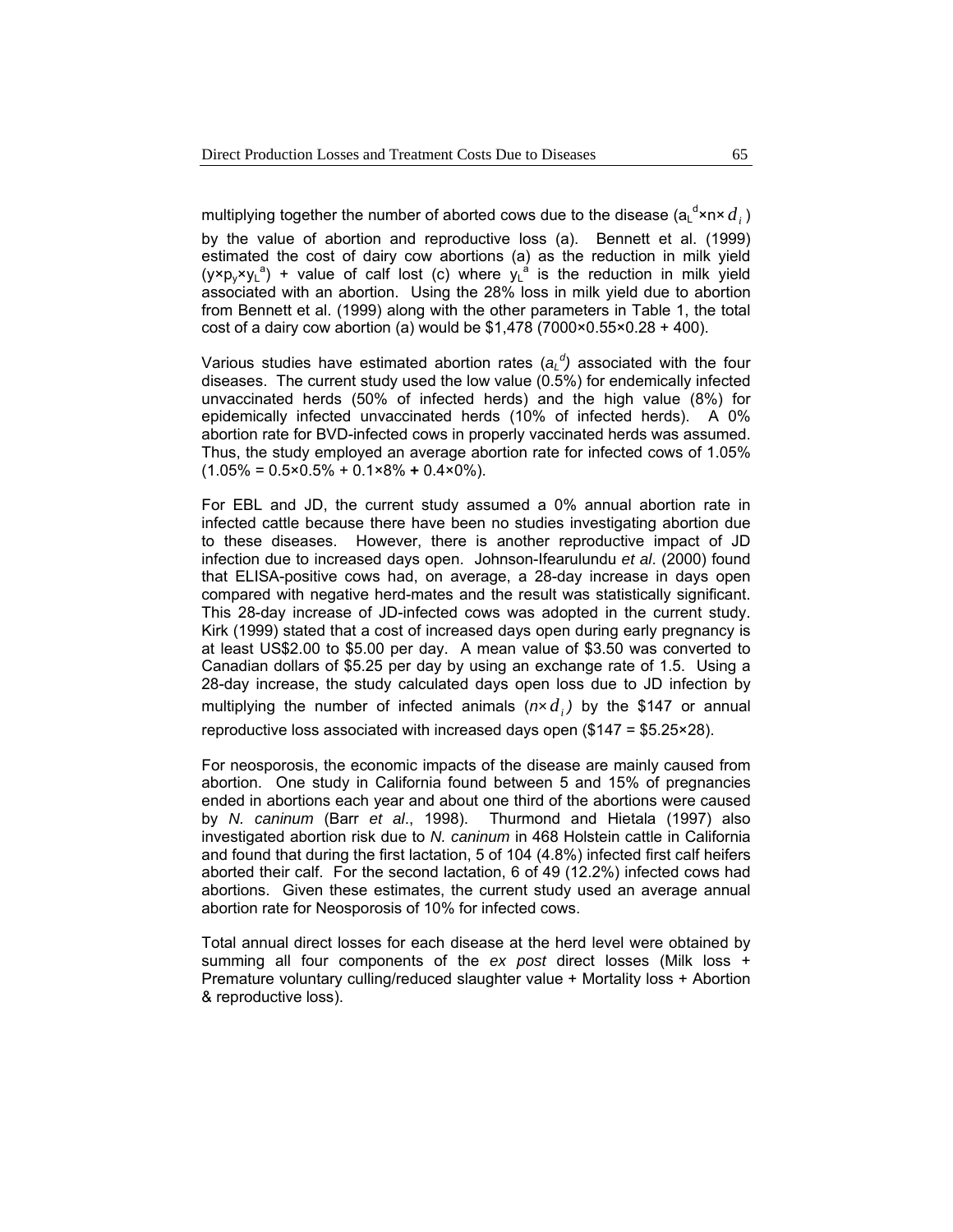*Treatment Cost.* Treatment costs were assumed to consist of veterinary visits for diagnosis, medication costs, and extra farm labor cost due to disease and/or infection. The present study assumed that all clinical cases were treated, but subclinical cases were not treated.

The cost of a veterinary service visit (\$60/visit) was based on personal communication with Maritime veterinarians. The herd cost of veterinary services to diagnose clinical cases of disease was equal to the number of animals in the herd infected  $(n \times d)$  multiplied by the \$60 per visit (assuming one cow is assessed per visit) multiplied by the proportion of infected animals that received veterinary services (i.e. clinical case). The current study used the proportion of animals aborting or dying due to disease as representative of the proportion of animals receiving veterinary attention. Therefore, the sum of the abortion and mortality rates  $(a<sub>L</sub><sup>d</sup> + m<sub>L</sub><sup>d</sup>)$  was considered as the proportion of animals affected by clinical disease in the study. This was considered to be an appropriate balance between underestimation due to not including repeat visits and clinical cases, and overestimation because not all cows that abort or die receive veterinary services, and many clinically sick animals are treated by the farmer without receiving veterinary care.

The medication cost was calculated by multiplying the number of infected animals ( $n \times d_i$ ) by medication cost per case ( $m$ ) and proportion of infected animals requiring medication. The medication value (*m* = \$18.26) was based on the value of \$12.17 (US in 1991) from the National Mastitis Council (NMC) (Crist *et al*., 1998) in the United States and converted to Canadian dollars using an exchange rate of 1.5. The proportion of infected animals that were given medication was assumed to be higher than the proportion receiving veterinary services but no studies have estimated this number. Therefore, the current study used the proportion receiving veterinary services ( $a_{L}^{d}$  +  $m_{L}^{d}$ ) multiplied by 2, assuming that farmers will be giving medication to twice as many cows as they will have examined by veterinarians.

Extra labor costs to the farmer of treating the disease was estimated by multiplying the extra labor cost (*l*) by the number of infected cattle  $(n \times d)$  and the proportion of animals given medication. Miller *et al*. (1993) measured treatment costs of clinical mastitis by monitoring 50 Ohio dairy herds for 1 year and they found that labor costs for treating cows were \$1.19/cow (\$1.79/cow in Canadian dollars). For the current study, the average value (\$3.15) of this converted cost (\$1.79) and the extra labor cost in the NMC data (\$4.50 in Canadian dollars) was adopted for extra labor costs for treating the four diseases in the study.

*Aggregation of Costs.* The costs of direct losses (L) and treatment costs (T) calculated to this point were for an average herd per year. Because the four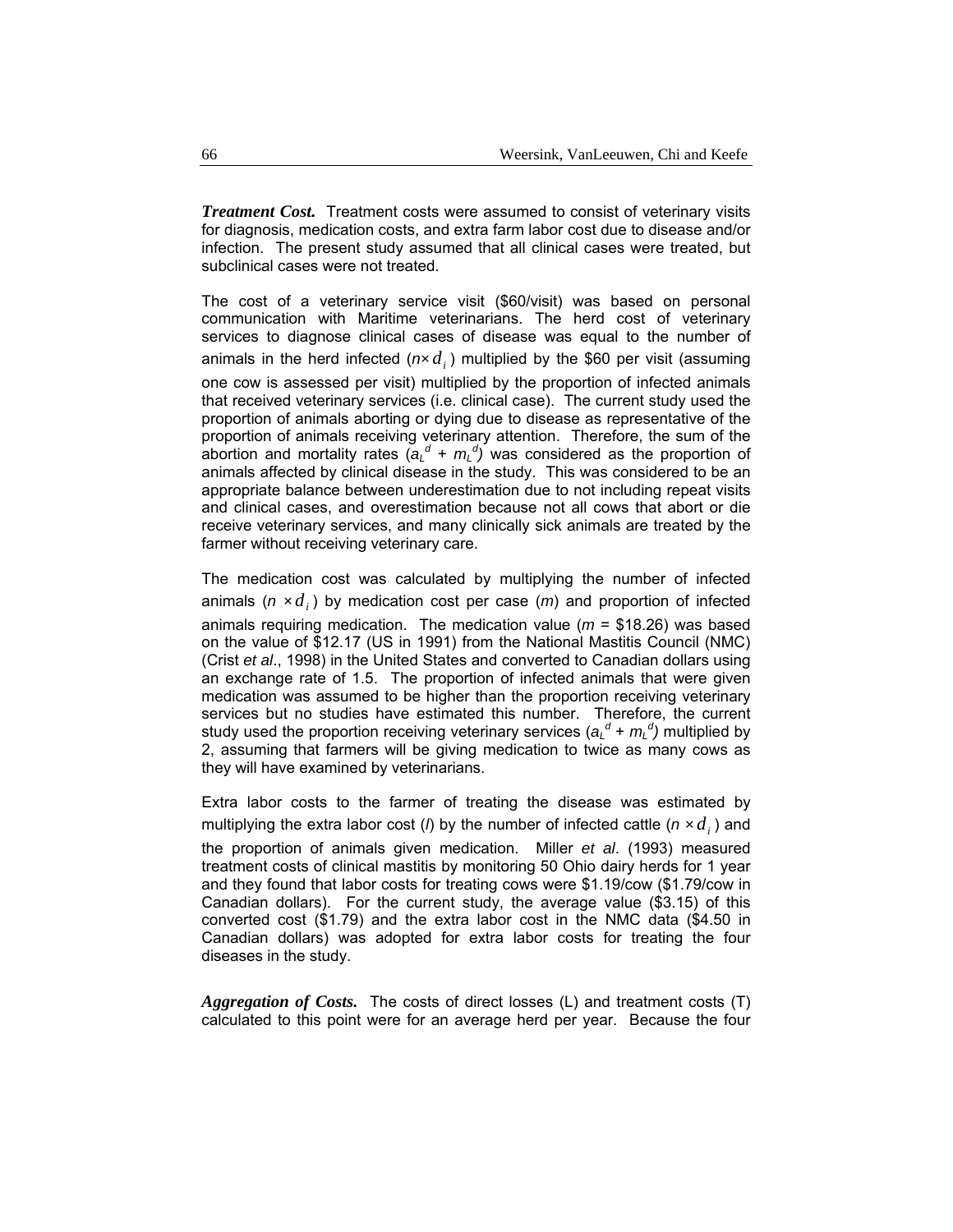diseases to be examined were mostly enzootic, the impacts could be estimated at the individual farm level and aggregated to a regional level without significant effect on market prices. The aggregate costs in the current study considered only infected herds. Thus, the costs were aggregated to the regional level  $(C_R)$ by multiplying the herd level costs  $(C_H)$  by the number of herds (H) and by the proportion of the herds infected by the given disease  $(r<sub>x</sub>)$ .

## **Risk and Sensitivity Analysis**

Not all farms have the diseases present on their operation, nor do all infected farms have the same percentage of animals with a given infection or disease. Thus, the proportion of herds infected and the prevalence of infection in a herd are stochastic variables with a probability distribution. The stochastic nature of these two variables was accounted for within the spreadsheet model by simulating the model under the observed probability distributions.

The first step in the risk analysis was to determine the appropriate probability distributions for both proportion of herds infected and infection prevalence within herds for each of the four diseases. BestFit<sup>1</sup> (version 4.0, Palisade corporation) was used to fit the survey data and rank the fit among 37 possible probability distributions. The second step was to determine the distribution of *ex post* costs of the four diseases, given the uncertainty in infection prevalence estimated in the first step. The fitted probability distribution for the infection prevalence parameters were incorporated into the partial budget model using @RISK (version 4.0, Palisade corporation). The range and probabilities of the possible economic costs due to infection with disease were subsequently determined.

# **Results**

1

## **Direct Losses and Treatment Cost**

The *ex post* costs associated with each of the four diseases using the partial budget model from Table 1 are given in Table 3.The direct losses at the herd level for BVD, EBL, JD, and neosporosis were \$2,366, \$775, \$2,462, and \$2,181 respectively. Based on average infection levels per herd, these productivity losses were much greater than average total treatment costs, which were \$55 for BVD, \$31 for EBL, \$10 for JD, and \$123 for neosporosis for clinical cases of the diseases. Thus, total *ex post* costs for an average herd were highest for herds with JD (\$2,472), followed closely by BVD (\$2,421) and neosporosis (\$2,304). Average herd costs were higher for JD than the other three diseases despite JD having the lowest apparent prevalence of infection at

 $1$  BestFit is a companion program of the @RISK for probability analysis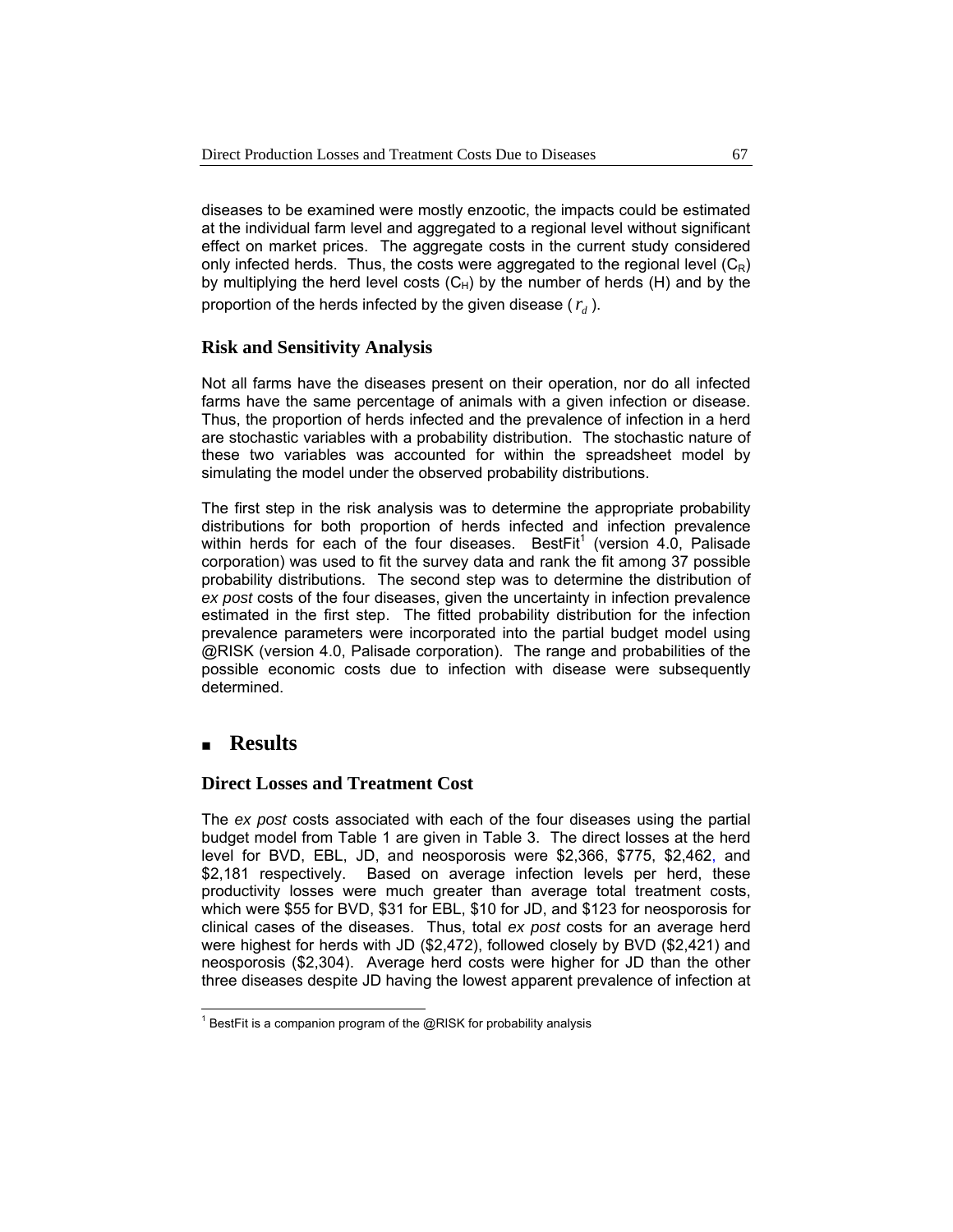7%. High premature voluntary culling (20%) and reduced slaughter value (25%) in JD infected animals led to the largest culling cost among the four diseases. EBL had a higher prevalence of infection (31%) in a positive herd than neosporosis (24%), but the total *ex post* costs at the herd level were higher for neosporosis (\$2,304) than EBL (\$806) due to the high economic impacts from abortions.

| Costs                                                             | <b>BVD</b> | <b>EBL</b> | JD       | Neo-<br>sporosis |
|-------------------------------------------------------------------|------------|------------|----------|------------------|
| Direct Losses (L)                                                 |            |            |          |                  |
| 1. Milk Yield                                                     | 0          | $\Omega$   | 355.16   | $\Omega$         |
| 2. Premature Culling-<br><b>Reduced Cull Value</b>                | 1,025.10   | $\Omega$   | 1,330.00 | 408.00           |
| 3. Mortality                                                      | 935.45     | 775.00     | 262.50   | 0                |
| 4. Abortion & Reproductive                                        | 406.01     | $\Omega$   | 514.50   | 1,773.60         |
| loss<br><b>Total Direct Loss</b>                                  | 2,366.56   | 775.00     | 2462.16  | 2,181.60         |
| <b>Treatment Costs (T)</b>                                        |            |            |          |                  |
| 1. Veterinary Services                                            | 32.16      | 18.60      | 6.30     | 72.00            |
| 2. Medication cost                                                | 19.57      | 11.32      | 3.83     | 43.82            |
| 3. Extra labour                                                   | 3.38       | 1.95       | 0.66     | 7.56             |
| <b>Total Treatment Costs</b>                                      | 55.11      | 31.87      | 10.80    | 123.38           |
|                                                                   |            |            |          |                  |
| <b>Herd Level Ex Post</b>                                         | 2,421.67   | 806.87     | 2,472.96 | 2,304.98         |
| Costs (L+T)<br><b>Ex Post Costs for</b><br><b>Maritime Region</b> | 1,264,355  | 641,061    | 842,042  | 1,909,794        |

## **Table 3.** *Ex post* **costs of dairy disease in positive herds at herd and regional levels**

The largest components of the *ex post* costs for all four diseases, representing more than half of total costs, were associated with premature voluntary culling and reduced slaughter values, mortality, or abortion. The largest component of the costs due to epidemic BVD infection and JD was associated with premature culling and reduced cull value (\$1,025 and \$1,330 respectively). For EBL,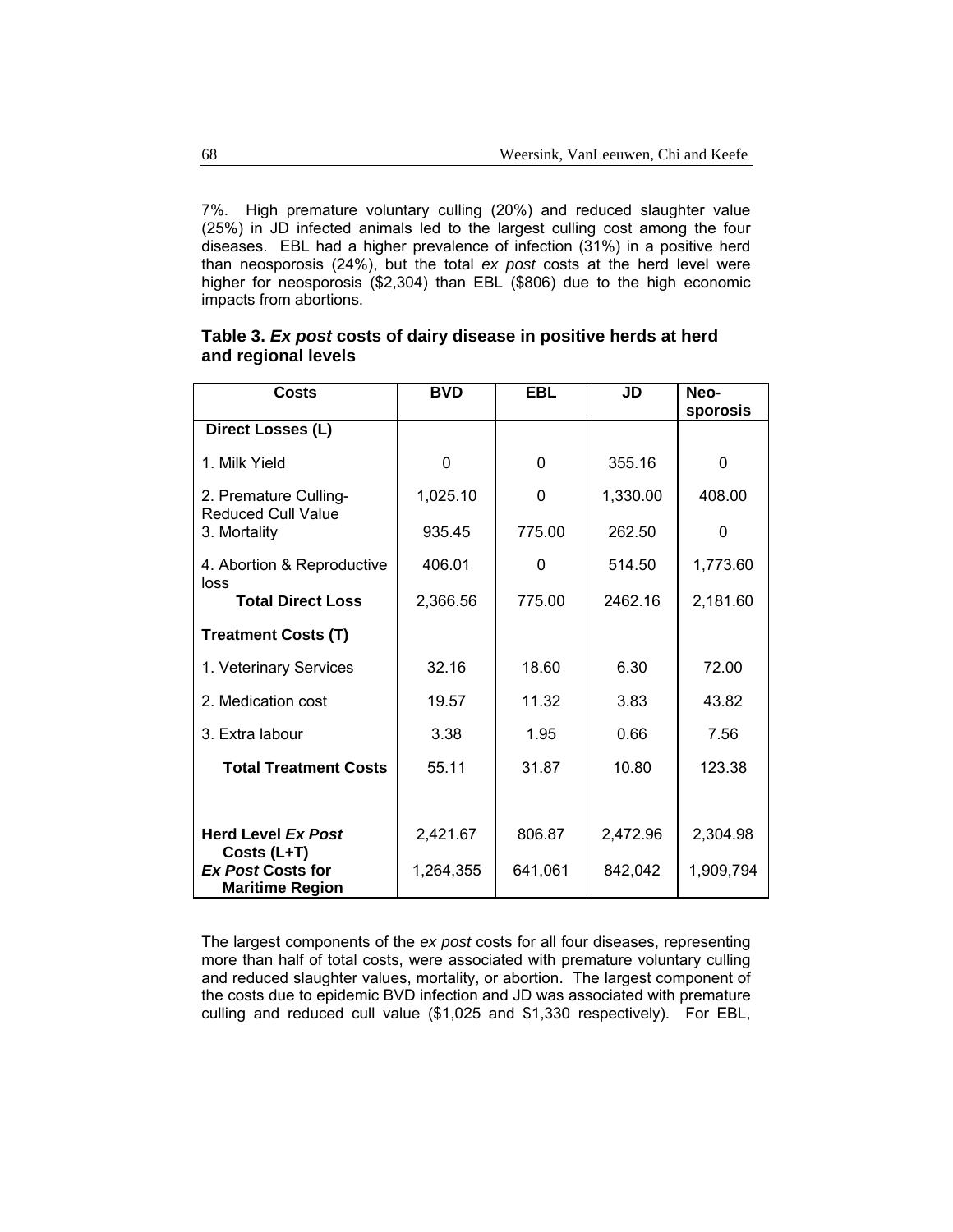mortality costs of \$775 were the most significant component of its annual total costs of \$806 at the herd level. Abortion represented the largest cost (\$1,773) among all tested components of total costs for neosporosis.

At the regional level, relative costs of the diseases changed due to the differences in the likelihood of herds infected. For example, 30% of the 1,135 herds in the Maritimes were estimated to be infected with JD as opposed to approximately 70% of the herds infected with EBL and neosporosis. Neosporosis had the largest aggregate costs (\$1,909,794). Although neosporosis, JD and BVD had similar costs at the herd level, the aggregate costs of JD (\$842,042) for the Maritime dairy sector was less than half of the aggregate cost of neosporosis and the aggregate cost of BVD (\$1,264,355) was less than two-thirds of the cost of neosporosis. EBL had the smallest overall cost (\$641,061) but its relative effect was increased at the aggregate level due to the high number of herds infected with the disease.

#### **Probability Distributions of Disease**

The Beta General distribution was used for the proportion of herds infected by all four diseases. The Beta General distribution is described in part by the minimum value and the maximum value, which were 0 and 1 respectively for all four diseases. The Uniform distribution best fit the within-herd BVD infection prevalence. All infection rates between the minimum of 0.18 and the maximum of 1 are assumed to have the same likelihood of occurrence. An Inverse Gaussian distribution best described the probability distribution of within herd prevalence for both BLV, and neosporosis. This distribution is positively skewed as indicated by the difference between the mean and median values for infection rate. A triangular distribution best fit the probability distribution for the within herd prevalence of infection for JD. The triangular distribution is defined by its minimum, most likely and maximum values which in the case of prevalence of JD infection in the Maritimes were given by 0.03 (minimum), 0.03 (most likely value), and 0.17 (maximum). A large number of the herds had only a few cows infected and the number of herds with more cows infected, declined in a linear fashion consistent with a triangular distribution.

## **Distribution of Disease Costs**

*Herd Level.* The mean and median value of the total costs at the herd level along with the values at the  $5<sup>th</sup>$  and  $95<sup>th</sup>$  percentiles are reported in Table 4 for a normal distribution and for the distribution determined to best fit the data as discussed in the previous section. The highest mean cost (\$2,767) and maximum cost (\$6,027) were for JD. This maximum ex post cost consisted of \$6,001 in direct losses (\$841 of milk yield + \$3,256 of premature culling/reduced slaughter value +  $$642$  of mortality +  $$1,259$  of abortion & reproductive loss) and \$26 in treatment costs (\$15 of vet service + \$9 of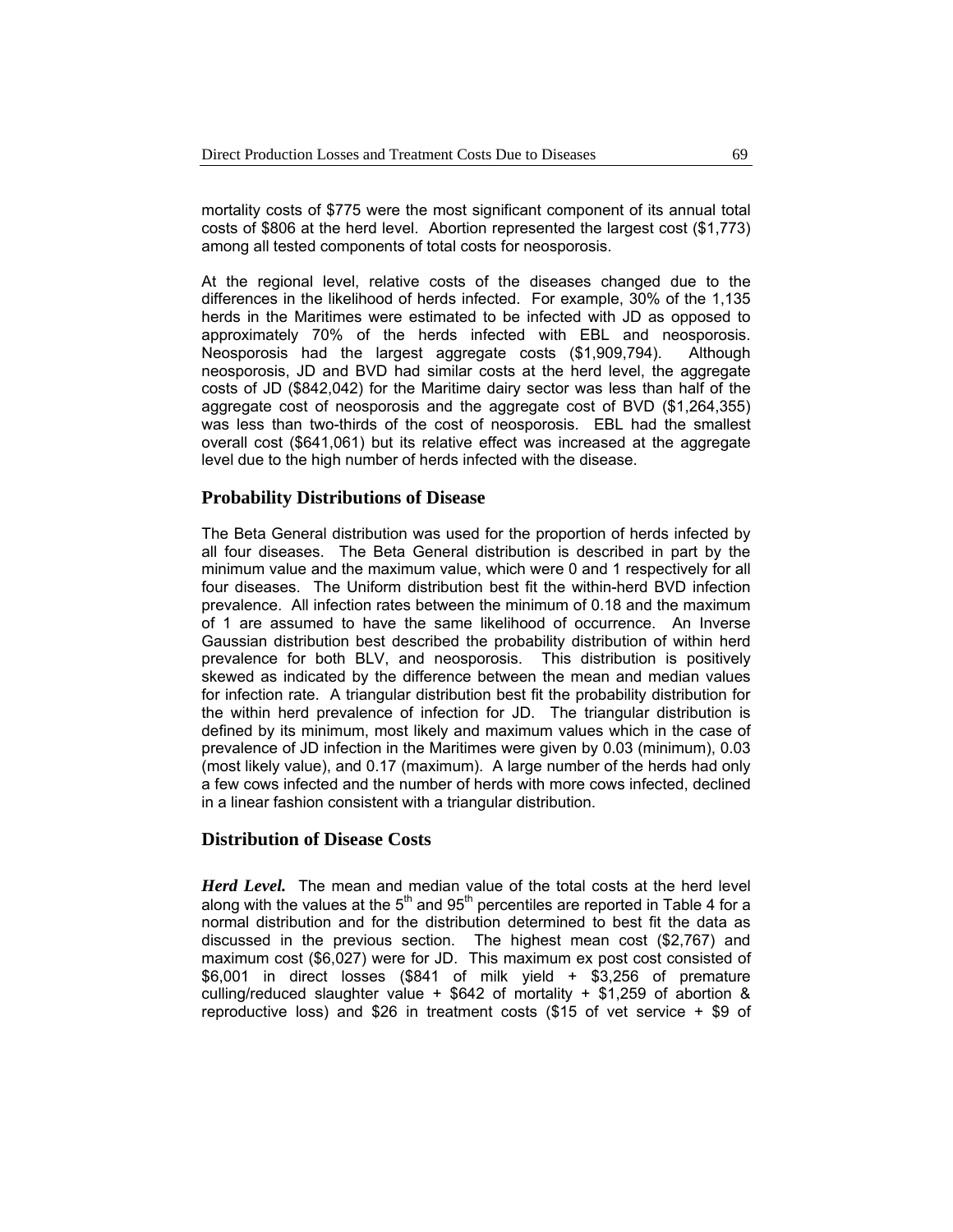medication cost + \$2 of extra labor cost). The mean and maximum ex post costs associated with an epidemic of all cows in the herd infected with BVD were \$2,168 and \$3,684, respectively. The maximum cost for neosporosis is higher than for JD, showing the large potential impact of abortion in infected herds, especially if an epidemic were to occur, causing a high within-herd infection prevalence.

## **Table 4. Distribution of herd level costs of 4 diseases under a normal and fitted probability distribution for prevalence of disease infection.**

| <b>Disease</b> | <b>Normal Distribution</b> |             |         | <b>Fitted Distribution</b> |         |         |         |         |
|----------------|----------------------------|-------------|---------|----------------------------|---------|---------|---------|---------|
|                | <b>Percentile</b>          |             |         | <b>Percentile</b>          |         |         |         |         |
|                | Average                    | 5%          | 50%     | 95%                        | Average | 5%      | 50%     | 95%     |
| <b>BVD</b>     | \$2.421                    | -\$3.526    | \$2.421 | \$8.357                    | \$2.168 | \$799   | \$2.165 | \$3,533 |
| EBL            | \$806                      | $-$ \$3.475 | \$803   | \$5.081                    | \$803   | \$87    | \$489   | \$2.582 |
| JD             | \$2.464                    | $-$55,684$  | \$2.413 | \$60,431                   | \$2,767 | \$1,187 | \$2,556 | \$5,030 |
| Neo-           | \$2,307                    | $-$13,524$  | \$2,301 | \$18.081                   | \$2.348 | \$717   | \$1.738 | \$5,986 |
| sporosis       |                            |             |         |                            |         |         |         |         |

The distribution for BVD (Uniform) was symmetric so there was no difference between the mean and median as would occur with a normal distribution. However, the use of a normal distribution would imply a much larger confidence interval (-\$3,526 to \$8,357) than with the best fit distribution (\$799 to \$3,533). The difference between the estimated confidence intervals for a normal distribution and the probability distribution determined to best fit the prevalence of infection (see Probability Distributions of Disease section) were exaggerated further for the other 3 diseases. Those fitted distributions were positively skewed.

The skewness of the distributions for the diseases other than BVD has another impact aside from distorting the confidence intervals if a normal distribution was incorrectly assumed. It means the average value is significantly higher than the median value (50th percentile). For example, the mean herd level costs for EBL was \$803 and the median value was \$489. Thus, a typical farmer is likely to experience herd level costs lower than the average reported for EBL, JD, and neosporosis.

*Aggregate Industry Level*. Neosporosis, which had the second highest mean cost (\$2,348) at the herd level, showed the highest mean cost at \$2,874,299 for the Maritime dairy sector due to the highest proportion of infected herds (73%). The mean values of total aggregate costs for JD and BVD were \$1,427,122 and \$1,177,565, respectively. The lowest average cost at the regional level among the four diseases was for EBL at \$578,470. EBL also had the lowest average cost at the herd level (\$803).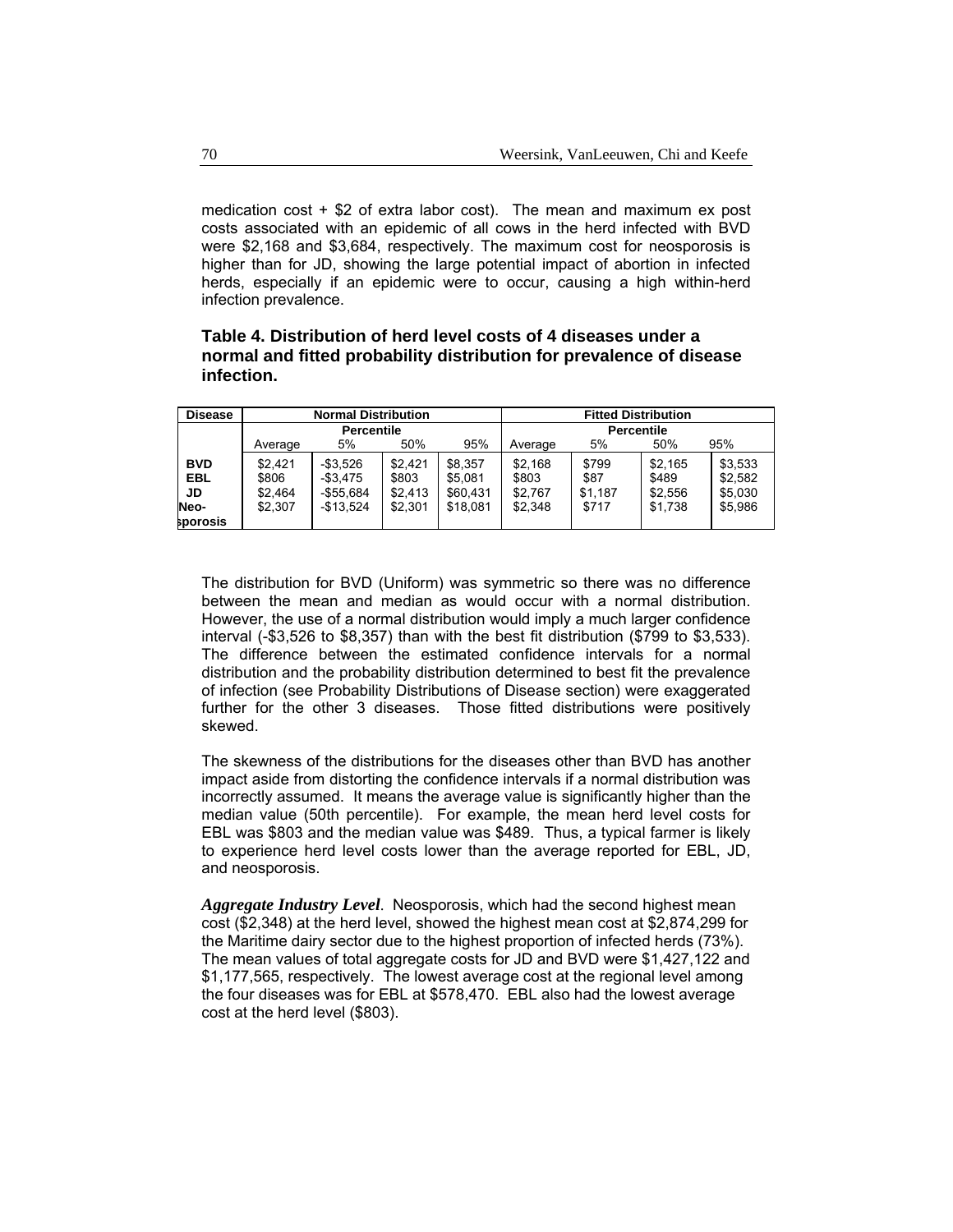The probability distributions of *ex post* costs of the diseases at the aggregate industry level were determined on the basis of the probability distributions for prevalence of infection with disease and proportion of infected herds. The estimates of skewness and kurtosis at the industry level were increased for BVD, EBL, and JD as compared to the distribution of costs at the herd level. As a result, the  $50<sup>th</sup>$  percentile values were significantly different from the mean values of the associated distribution. This effect was particularly distinct for BVD and JD. The mean values of aggregate total costs due to infection with BVD and JD were \$1,177,565 and \$1,427,122, respectively, while the  $50<sup>th</sup>$ percentile values were \$750,083 and \$902,651, respectively. The difference between the mean and  $50<sup>th</sup>$  percentile value was not distinct at the infected herd level. The mean values of herd total costs of infection with BVD and JD were \$2,168 and \$2,767, respectively, and  $50<sup>th</sup>$  percentile values were \$2,165 and \$2,556, respectively. For EBL and neosporosis, the  $50<sup>th</sup>$  percentile values for regional costs were \$243,147 and \$1,142,002, respectively, while mean costs were \$578,470 and \$1,638,894.

## **Sensitivity Analysis**

Uncertainty due to the stochastic nature of infection prevalence was accounted for in the previous risk analysis section but there was also uncertainty surrounding five key parameters that have considerable influence on the *ex post* costs in the spreadsheet model: 1) reduced milk yield, 2) cull rate, 3) reduced slaughter rate, 4) mortality rate, and 5) abortion rate. The impacts of altering these five parameters on the effects of total cost estimates were determined by adding 5% and 10% to the base effects. Because the same formula was used to estimate costs of the four diseases, a herd with an epidemic of BVD, which had the largest cost, was selected to distinctively show the influence of the five parameters. The results are summarized in Table 5.

|                               |                              | Effect on total ex post costs |         |                           |        |  |
|-------------------------------|------------------------------|-------------------------------|---------|---------------------------|--------|--|
| <b>Disease Parameter</b>      | <b>Base</b><br><b>Impact</b> | Add 5% to base<br>impact      |         | Add 10% to base<br>impact |        |  |
| <b>Reduced milk yield</b>     | $0\%$                        | +\$6.448.75                   | (266%)  | +\$12,897.50              | (532%) |  |
| <b>Cull rate</b>              | 1.8%                         | +\$2,847.50                   | (117%)  | $+$ \$5,695.00            | (235%) |  |
| <b>Reduced slaughter rate</b> | $0\%$                        | $+$ \$24.12                   | $(1\%)$ | $+$ \$48.24               | (2%)   |  |
| <b>Mortality rate</b>         | 0.78%                        | +\$6,168.72                   | (254%)  | $+$12,337.45$             | (509%) |  |
| <b>Abortion rate</b>          | 1.05%                        | $+$ \$2.647.87                | (109%)  | $+$ \$5.295.75            | (218%) |  |

## **Table 5. Effect of changing BVD disease parameters on total** *ex post* **costs.**

\* Estimates represent positive changes (\$) in the *ex post* costs due to BVD

Values in parentheses are the percentage increase in total *ex post* costs for BVD from base model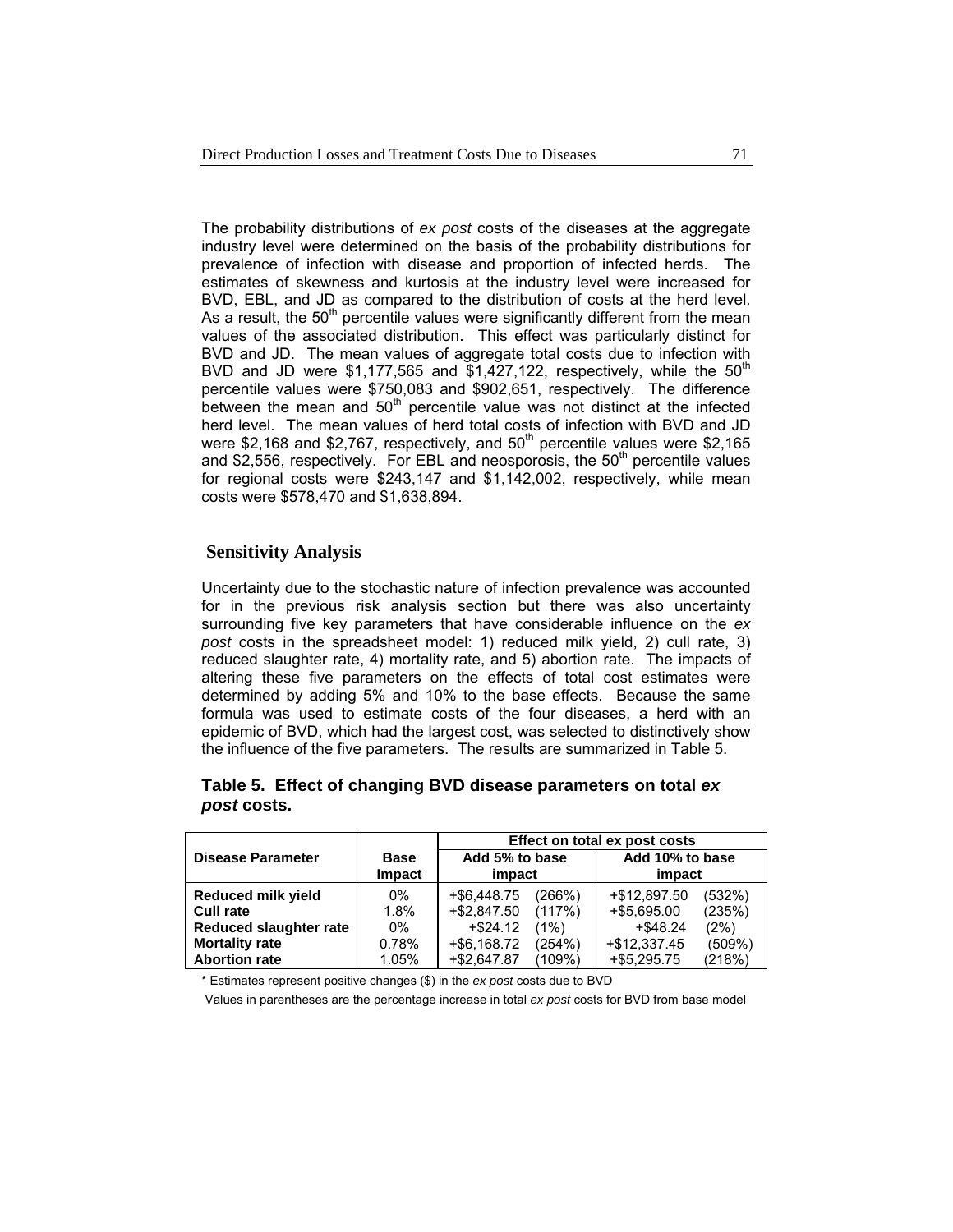The base model had assumed that BVD had no negative impact on milk yield. If a reduction in milk productivity of 5% was used, the total *ex post* costs at the herd level would have increased 266% from \$2,421.67 to \$8,870.42. Increasing the impact on milk yield to 10% would have further increased total costs to \$15,319.17. Increasing the cull rate from 1.8% for BVD to 6.8% increased herd level costs by \$2,847.50 or 117%. However, both 5% and 10% increases of reduced slaughter rate did not have important impacts on total costs (less than 5%). Herd level *ex post* costs for BVD would increase by \$6,168.72 (254%) if mortality rate rose to 5.78% from 0.78%, and would increase by \$2,647.87 (109%) if the abortion rate was increased to 6.05% from 1.05%.

# **Discussion and Conclusion**

This study has determined the *ex post* losses at the herd level and at the regional level for four dairy diseases in the Maritimes. A partial budget model was developed to account for the direct production losses and treatment costs. The largest costs were found for a herd with JD (\$2,472 for an average herd), due largely to it having the highest premature culling and reduced cull value. In contrast, the *ex post* costs for an average herd was lowest for EBL at \$806 because no effects of the disease on milk yield, culling value, and abortion loss were assumed.

Of the four components of direct costs in the study, premature culling and reduced cull value showed the most significant effect on total costs of BVD (\$1,025) and JD (\$1,330). Mortality and abortion/reproductive loss had the largest costs for EBL (\$775) and neosporosis (\$1,773), respectively. Of the three components of treatment costs, veterinary service costs were the highest for all of the four diseases: BVD (\$32), EBL (\$18), JD (\$6), and neosporosis (\$72). However, direct losses were much higher than treatment costs for all the four diseases.

A major difficulty in estimating the direct and treatment costs was the lack of conclusive data on some of the losses associated with each of the four diseases. Conservative parameter values were assumed but the sensitivity analysis demonstrated the effects of altering the estimates. For example, changing the effect of BVD on milk yield from 0 to negative 5% increased total *ex post* costs at the herd level by over 266%. Thus, there is a need for more research on the effects of the diseases before a more accurate picture of their impacts can be estimated.

The probability distributions of the total *ex post* costs, generated on the basis of the probability distributions for the prevalence of the diseases, were used in the current study. Because these distributions were generally positively skewed, the majority of farms were likely to have herd level costs less than the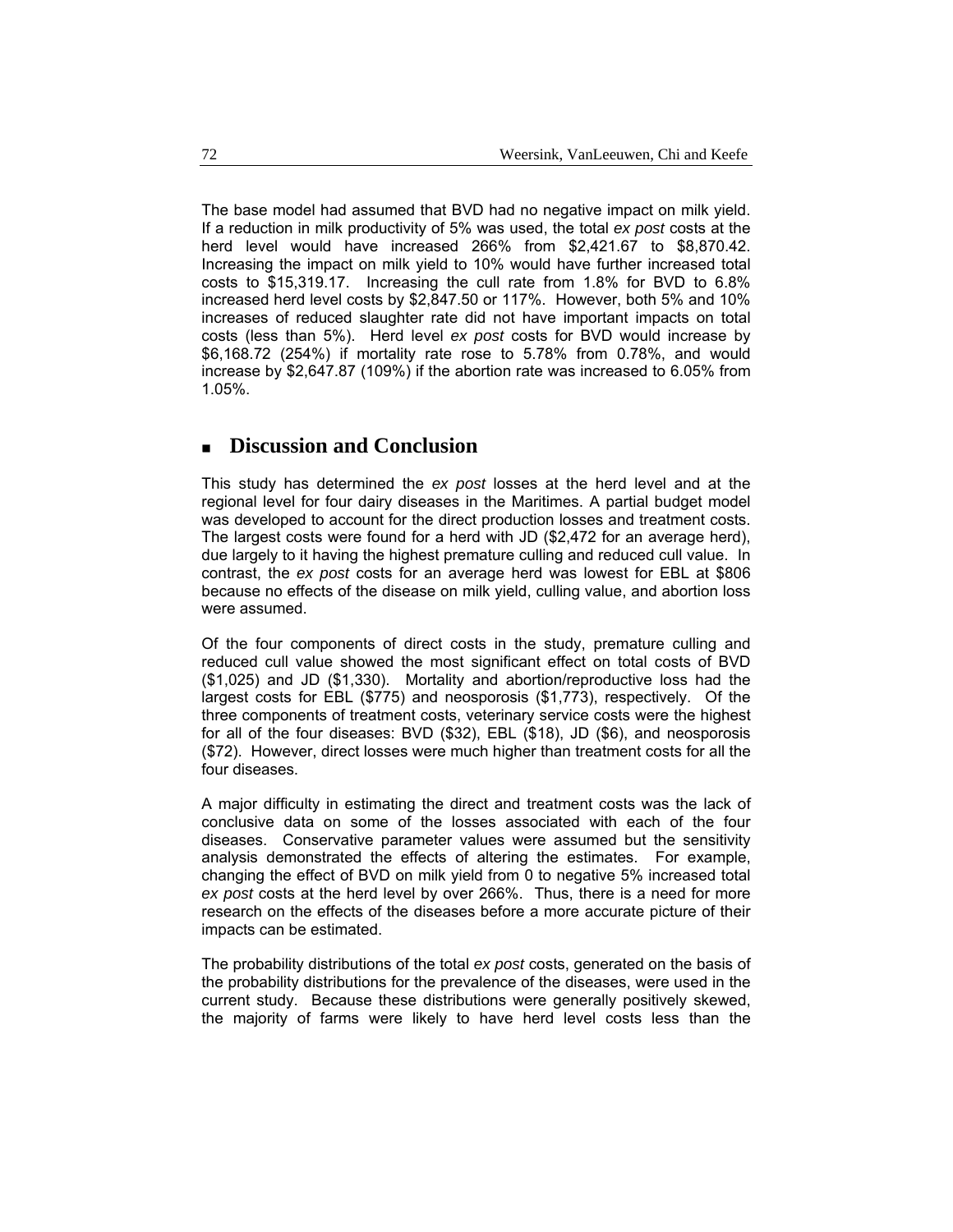calculated average level. This effect on the distribution of costs was more significant at the regional level.

# **References**

- @RISK. Guide to using @RISK4.0: risk analysis and simulation add-in for Microsoft Excel. Palisade Corporation, 2000.
- Abbas, B., Reimann, H.P. and Hird, D.W. 1993. Diagnosis of Johne's disease (paratuberculosis) in northern California cattle and a note on its economic significance. California Veterinary, 8:20-24.
- Barr, B.C., Dubey, J.P., Lidsay, D.S., *et al*. 1998. Neosporosis: its prevalence and economic impact. Veterinary Exchange, Supplement to Compend. Cont. Educ. Pract. Vet., 20:1-16.
- Benedictus, G., Dijkhuizen, A.A. and Stelwagen, J. 1987. Economic loss due to paratuberculosis in dairy cattle. Veterinary Record, 121:142-146.
- Bennett, R.M., Christiansen, K. and Clifton-Hadley, R.S. 1999. Modelling the impact of livestock diseases on production: case studies of non-notifiable diseases of farm animals in Great Britain. Animal Science, 68:681-689.
- Bennett, R.M., Christiansen, K. and Clifton-Hadley, R.S. 1999. Preliminary estimates of the direct costs associated with endemic diseases of livestock in Great Britain. Preventive Veterinary Medicine, 39(3):155-171
- Bergeron, N., Fecteau, G., Pare J., Martineau R. and Villeneuve, A. In press. Vertical and horizontal transmission of *Neospora caninum* in dairy herds in Quebec. Can Vet J.
- Caldow, G.L., Buxton, D., Spence, J.A. and Holisz, J. 1996. Diagnoses of bovine abortion in Scotland. In: XIX World Buiatrics Congress, 8-12 July 1996, Edinburgh, 191-194.
- Cortese, V.S., West, K.H., Hassard, L.E., Carman, S. and Ellis, J.A. 1998. Clinical and immunologic responses of vaccinated and unvaccinated calves to infection with a virulent type-Π isolate of bovine viral diarrhea virus. JAVMA, 213(9):1312-1319.
- Cortese, V.S., Grooms, D.L., Ellis, J., Bolin S.R., Ridpath, J.F. and Brock, K.V. 1998. Protection of pregnant cattle and their fetuses against infection with bovine viral diarrhea virus type 1 by use of a modified-live virus vaccine. AJVR, 59(11): 1409-1413.
- Crist, W.L., Harmon, R.J. and O'Leary, J. 1998. McAllister AJ. Mastitis and its control. On-line electronic publications of the College of Agriculture at the University of Kentucky (site:

http://www.uky.edu/Agriculture/AnimalSciences/extension/pubpdfs/asc14 0.pdf)

Dairy Farmers of Canada. Dairy Facts & Figures at a Glance. 1999. Dairy Farmers of Canada.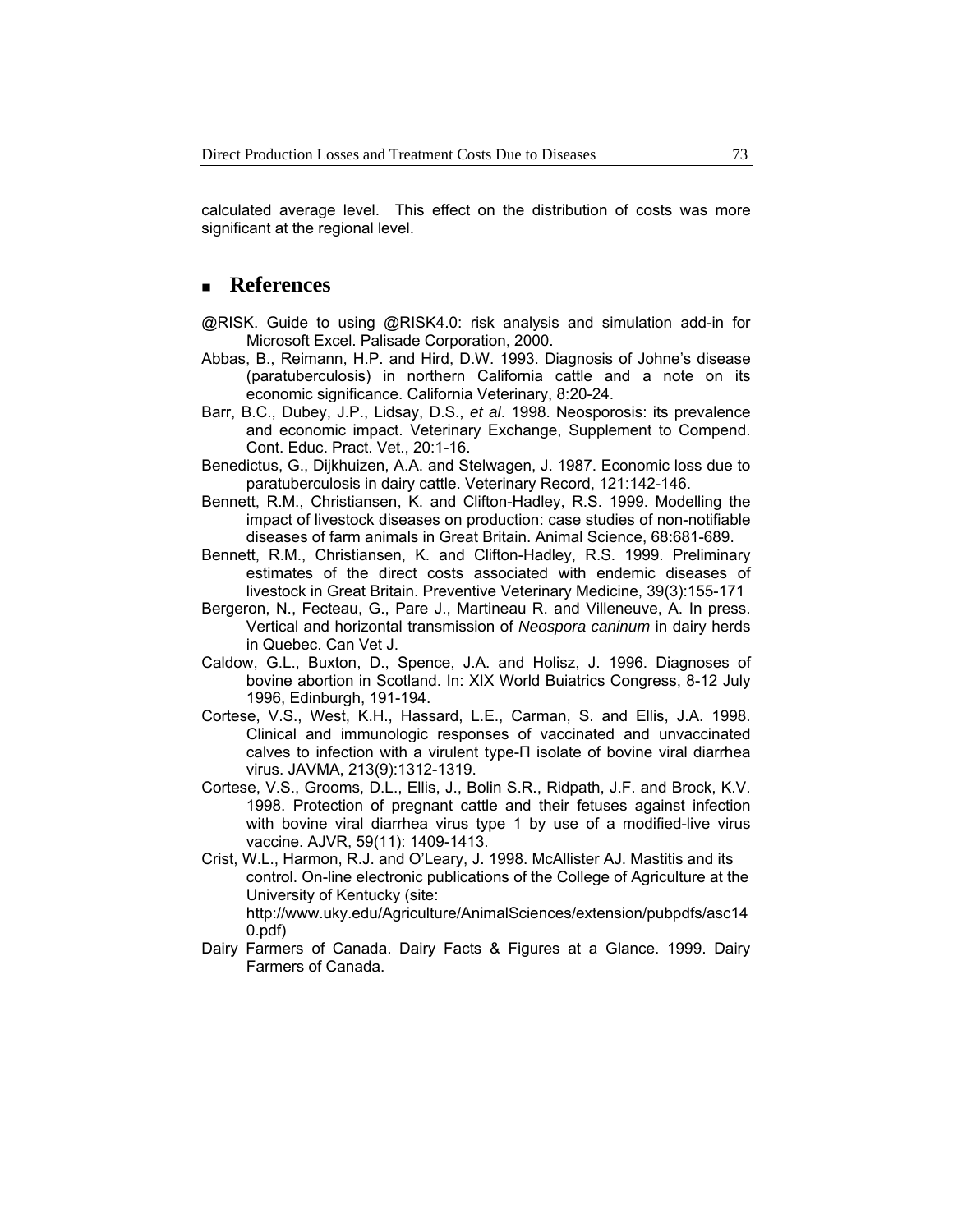- David, G.P., Crawshaw, T.R., Gunning, R.F., Hibberd, R.C., Lloyd, G.M. and Marsh, P.R. 1994. Severe disease in adult dairy cattle in three UK dairy herds associated with BVD virus infection. Veterinary Record, 134:468- 472.
- Ellis, J., West, K., Cortese, V., Konoby, C., and Weigel, D. 2001. Effect of maternal antibodies on induction and persistence of vaccine-induced immune responses against bovine viral diarrhea virus type Π in young calves. JAVMA, 219(3):351-356.
- Goodell, G.M., Hirst, H., Garry, F. and Dinsmore, P. 2000. Comparison of cull rates and milk production of clinically normal dairy cows grouped by ELISA *Mycobacterium avium paratuberculosis* serum antibody results. Proceeding of the International Symposium of Veterinary Epidemiology and Economics. Breckenridge. Colorado, USA.
- Hietala, S.K. and Thurmond, M.C. 1997. *Neospora caninum* infection in cattle. United States Animal Health Association (USAHA) Proceedings.
- Houe, H. 1992. Serological analysis of a small herd sample to predict the presence of animals persistently infected with bovine virus diarrhea virus (BVDV) in dairy herds. Res. Vet. Sci., 53:320-323.
- Houe, H., Baker, J.X., Maes, R.K., *et al*. 1995. Prevalence of cattle persistently infected with bovine viral diarrhea virus in 20 dairy herds in two counties in central Michigan and comparison of prevalence of antibody positive cattle among herds with different infection and vaccination status. J. Vet. Diag. Invet., 7:321-326.
- Johnson-Ifearulundu, Y., Kaneene, J.B. and Lloyd, J.W. 1999. Herd-level economic analysis of the impact of paratuberculosis on dairy herds. JAVMA, 214:822-825.
- Johnson-Ifearulundu, Y., Kaneene, J.B., Sprecher, D.J., Gardiner, J.D. and Lloyd, J.W. 2000. The effect of subclinical Mycobacterium paratuberculosis infection on days open in Michigan, USA, dairy cows. Preventive Veterinary Medicine, 46:171-181.
- Johnson, R. and Kaneene, J.B. 1991. Bovine leukemia virus. Part 1. Descriptive epidemiology, clinical manifestations, and diagnostic tests. Compend Contin Educ Pract Vet, 13:315-325.
- Keefe, G. and VanLeeuwen, J. 2000. *Neospora caninum*: influence on 305-day milk production in eastern Canadian herds. The American Association of Bovine Practitioners Proceedings, 33:150
- Kirk, J.H. 1999. Infectious abortions in dairy cows. On-line electronic publications of the Veterinary Medical Extension, Veterinary Medicine Teaching and Research Center, University of California.
- (site: www.vetmed.ucdavis.edu/vetext/INF-DA\_InfexAbortions.html)
- Meyling, A., Houe, H. and Jensen, A.M. 1990. Epidemiology of bovine virus diarrhoea virus. Rev. Sci. Tech. Off. Int. Epiz., 9:75-93.
- Miller, G.Y., Bartlett, P.C., Lance, S.E., Anderson, J. and Heider, L.E. 1993. Costs of clinical mastitis and mastitis prevention in dairy herds. Food Animals Economics, 202:1230-1236.